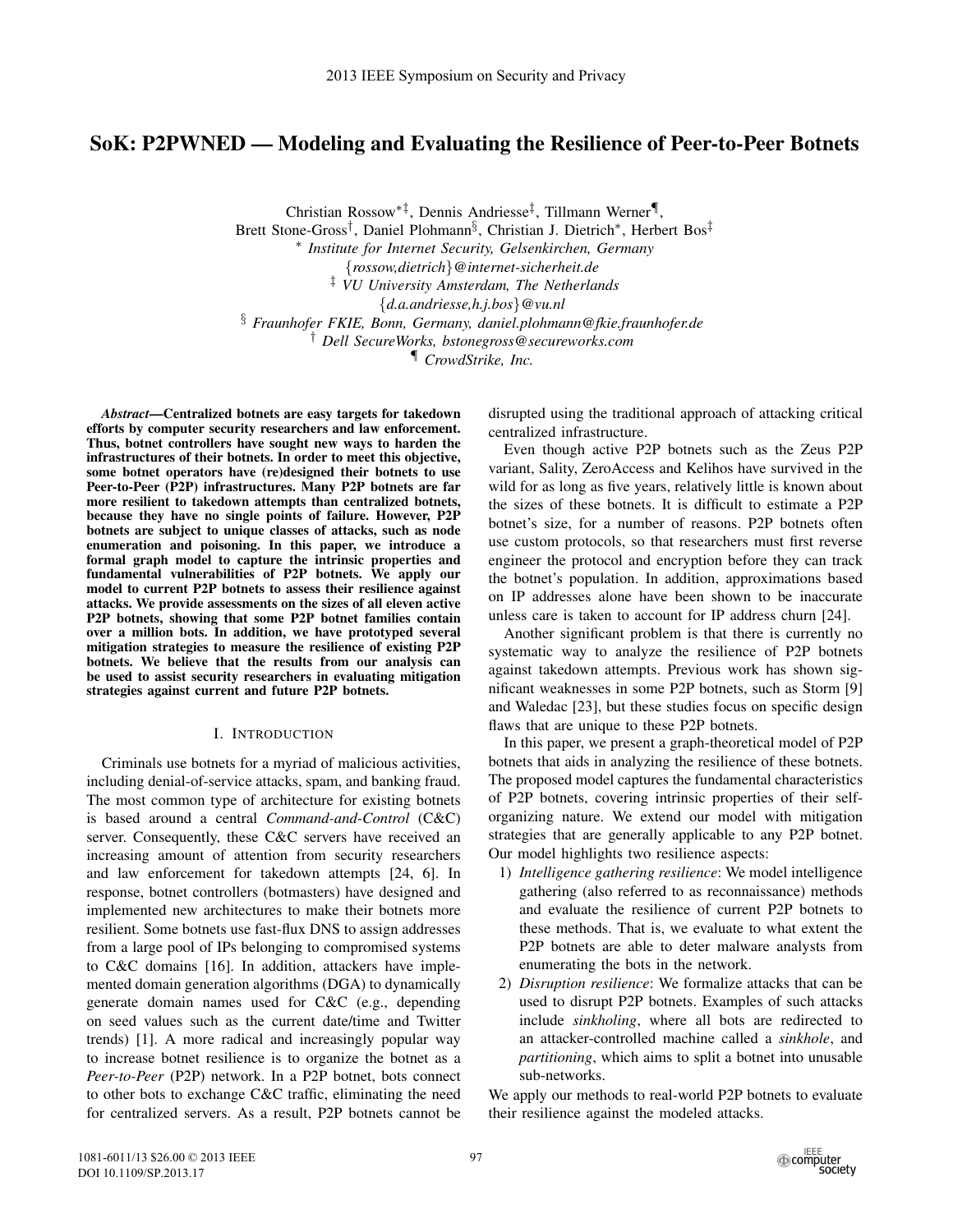We use the reconnaissance methods described in our model to gather intelligence about real-world P2P botnets. In particular, we deploy two P2P node enumeration techniques, namely *crawling* and *sensor injection*, to measure the population sizes of current P2P botnets. Our experiments show that some of these P2P botnets contain in the order of a million infected systems, illustrating the magnitude of the P2P botnet threat. Interestingly, we found significant differences in the number of bots found by our crawlers compared to our sensors. As we will show, crawling may underestimate a botnet's size by two orders of magnitude. In addition, we identify an inherent limitation to crawling, namely that crawlers cannot verify the authenticity of the 60–87% of enumerated nodes which are behind NATs, proxies, or firewalls.

We also apply the disruption attacks defined in our model to real-world P2P botnets. We show that some current P2P botnets are quite resilient to disruption—a clear improvement over early botnets like Storm and Waledac. For instance, Sality employs a peer reputation scheme which significantly complicates attacks. As another example, the Zeus P2P botnet uses automatic blacklisting of sinkholing servers that communicate too aggressively. Moreover, as we will show, several P2P botnets are able to repel initially successful attacks against their P2P layers over the long term through the use of backup C&C channels. Additionally, we investigate to what extent P2P botnets are susceptible to attacks like command injection (as opposed to attacks against the botnet infrastructure).

In summary, our contributions are:

- 1) We propose a formal graph model for P2P botnets and define attack methods that are applicable to any P2P botnet. This model can be used to assist malware analysts in P2P botnet mitigation efforts.
- 2) Based on our model, we implement intelligence gathering attacks against current P2P botnets. We evaluate and compare the accuracy of two P2P botnet enumeration techniques, namely crawling and sensor injection. We provide lower-bound approximations on the populations of all current P2P botnets, and show that crawling results for these botnets are limited in accuracy.
- 3) We evaluate the resilience of all active P2P botnets by prototyping our formalized attacks. We find that some P2P botnets are susceptible to disruption, while others have a considerably more robust design that makes takedown efforts more challenging.

The remainder of this paper is structured as follows. Section II gives an overview of the P2P botnet landscape. In Section III, we propose a model for P2P botnets, covering intrinsic characteristics of P2P botnets. Section IV expands our model by formalizing intelligence gathering and disruption attacks against P2P botnets. In Section V, we describe new insights into P2P botnet node enumeration by comparing results from crawling and sensor injection. Section VI provides an analysis of the P2P resilience of active and previously active botnets. Section VII discusses ethical issues and the future of mitigation efforts against P2P botnets. Finally, we outline related work in Section VIII and summarize our work in Section IX.

### II. OVERVIEW OF P2P BOTNETS

This section provides an overview of the most important P2P botnet families that emerged between the beginning of 2007 and the middle of 2012. Our overview is based on insights from the dynamic malware analysis platform SAND-NET [19], combined with reverse engineering, first-hand takedown experience and technical reports from malware analysis companies. We restrict ourselves to botnets which use a P2P channel as their primary means of communication. We do not consider Conficker.C [17] or TDL4 [20], as these botnets only use their P2P components as backup channels. In the remainder of this paper, we distinguish between *botnet families*, *botnet variants* and *botnets*. We use the term *botnet family* to denote a specific strain of a botnet. The term *botnet variant* is used to denote a variant within a botnet family. Finally, we use the term *botnet* to refer to a coherent collection of hosts infected with a specific botnet variant. Some botnet variants contain several disjoint botnets.

### *A. P2P Botnet Characteristics*

In this paper, we closely analyze twelve P2P botnet variants. Figure 1 shows each of the P2P botnet variants that are still active as of November 2012. As shown in the figure, four P2P botnet families are currently active in the wild. Each of the studied families, except Zeus, consists of several major versions. Finally, for each major version, one or more disjoint botnets exist. Botnets which have already been successfully sinkholed are shown with a dark background in the figure.



Figure 1: Active P2P botnet families, their variants, and instances.

Figure 2 shows the lifespans of the botnet variants we study in detail, as well as the most important P2P botnets which are no longer active. We see that the minimum botnet family lifetime encountered so far is eight months (Miner), while Sality has been active five years. The large differences shown in P2P botnet lifespans can partly be explained by the fact that some botnet families are more resilient than others. However, the degree of resilience is not a sufficient metric to explain the lifespans of all P2P botnets. For instance, we show in Section VI that the ZeroAccess botnet family, one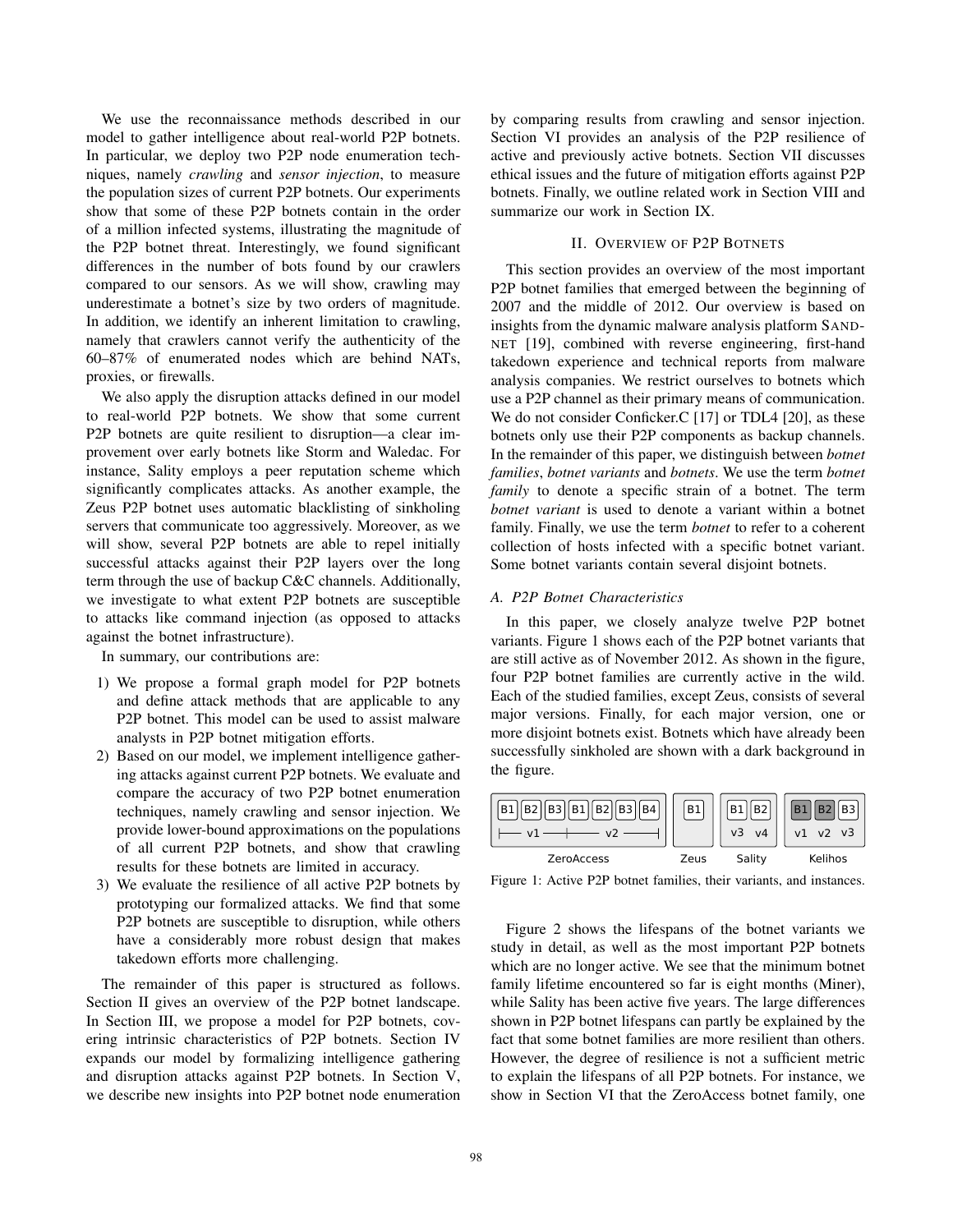

Figure 2: Lifespans of P2P botnet variants.

of the longest surviving P2P botnet families, is in principle relatively straightforward to sinkhole.

Table I shows the communication protocol, message propagation method, communication direction, C&C architecture, and the purpose of each P2P botnet. Note that all recent P2P botnets have *unstructured* P2P protocols, that is, they use message gossiping to propagate information. To date, most academic work on P2P botnets has focused on *structured* architectures [22, 31, 32, 10]. Bots in structured P2P botnets typically maintain a distributed hash table that is used to store and route commands. Unstructured networks are not susceptible to many of the mitigation strategies for structured networks discussed in the literature. Motivated by the large number of unstructured P2P botnets that are used in the wild today, we propose attacks that are generally applicable to structured *and* unstructured P2P botnets.

The P2P botnets listed in Table I are used for a variety of purposes, including malware distribution, spam, credential theft, and Distributed Denial-of-Service (DDoS) attacks. The table also shows the C&C architectures of all P2P botnets. Nugache, Sality and ZeroAccess are purely P2P based. The other botnets rely on hybrid architectures, which incorporate centralized servers, for instance to collect stolen data. Unfortunately, shutting down these centralized components usually has a minimal effect, as the P2P layer can easily be used to redirect bots to alternative servers. Thus, we focus specifically on the resilience of the P2P layer itself.

| Family            | Protocol             | Prop.   | Dir.              | C&C              | <b>Purpose</b> |
|-------------------|----------------------|---------|-------------------|------------------|----------------|
| Kelihos           | custom               | gossip  | pull              | hybrid           | C.D.M.N.S      |
| Miner             | custom               | gossip  | pull              | hybrid           | D.M.P          |
| Nugache           | custom               | gossip  | pull              | P <sub>2</sub> P | D.T            |
| Sality            | custom               | gossip  | pull              | P <sub>2</sub> P | D.N.P          |
| Storm             | Overnet <sup>1</sup> | routing | pull              | hybrid           | D.S.T          |
| Waledac           | custom               | gossip  | pull              | hybrid           | D.S.T          |
| <b>ZeroAccess</b> | custom               | gossip  | pull <sup>2</sup> | P2P              | Р              |
| <b>Zeus</b>       | custom               | gossip  | both              | hybrid           | D.P.T          |

Table I: Overview of P2P botnet families showing their protocol, message propagation method, communication direction, C&C architecture, and purpose. The main purpose is highlighted in bold.  $C = Click$  Fraud,  $D = DDoS$ ,  $M = Biteoin$  Mining,  $N = Network$ Services,  $P = Pay-Per-Install$ ,  $S = Span$ ,  $T = Credential Theft$ .

#### *B. Botnet Descriptions*

In this section, we describe the P2P botnets that we study in this paper, ordered by the date of their introduction.

*1) Nugache:* Nugache was a P2P botnet based on a custom protocol, which first appeared in the beginning of 2006 [25]. Its main purpose was DDoS attacks. Earlier versions used IRC for C&C, but over time the C&C infrastructure was migrated to a P2P-based protocol. The Nugache botnet was one of the first to use strong cryptography to protect its communication. Some messages were signed with a 4096 bit RSA key to prevent unauthorized control. Parts of the inter-peer communication were encrypted using a hybrid RSA/Rijndael scheme.

*2) Storm:* Storm (a.k.a. Peacomm) was a structured P2P botnet based on Overnet, a Kademlia implementation. Storm appeared in the wild in January 2007. The first version of Storm was built upon an existing Overnet network used for file sharing, which the Storm bots shared with benign clients. Storm bots retrieved commands by using a timebased algorithm to compute the IDs under which new commands would be published by the botmaster, and then searching for these IDs in the DHT. Holz et al. [9] showed that in principle Storm could be mitigated by overwriting the command IDs in the DHT.

*3) Sality P2P:* The P2P version of Sality first appeared in early 2008 and is a variant of the centralized Sality malware downloader. Sality uses a pull-based unstructured P2P network to spread URLs where payloads are to be downloaded. Peers regularly contact their neighbors to exchange new URLs. We distinguish two disjoint Sality botnets, denoted as version three and version four. Both networks share the same P2P protocol, but version four of Sality fixes a critical vulnerability in the file downloading mechanism [7].

*4) Waledac:* Waledac originated in December 2008, and is assumed to be the successor of Storm [23]. The Waledac network used a tiered infrastructure, with an upper layer of centralized nodes providing commands and spam templates to a middle layer of router nodes. Nodes at the router

 $\overline{1_A}$  later added XOR encryption separated the Storm botnet from Overnet. <sup>2</sup>Bots can trigger pulls at other peers, which are effectively pushes.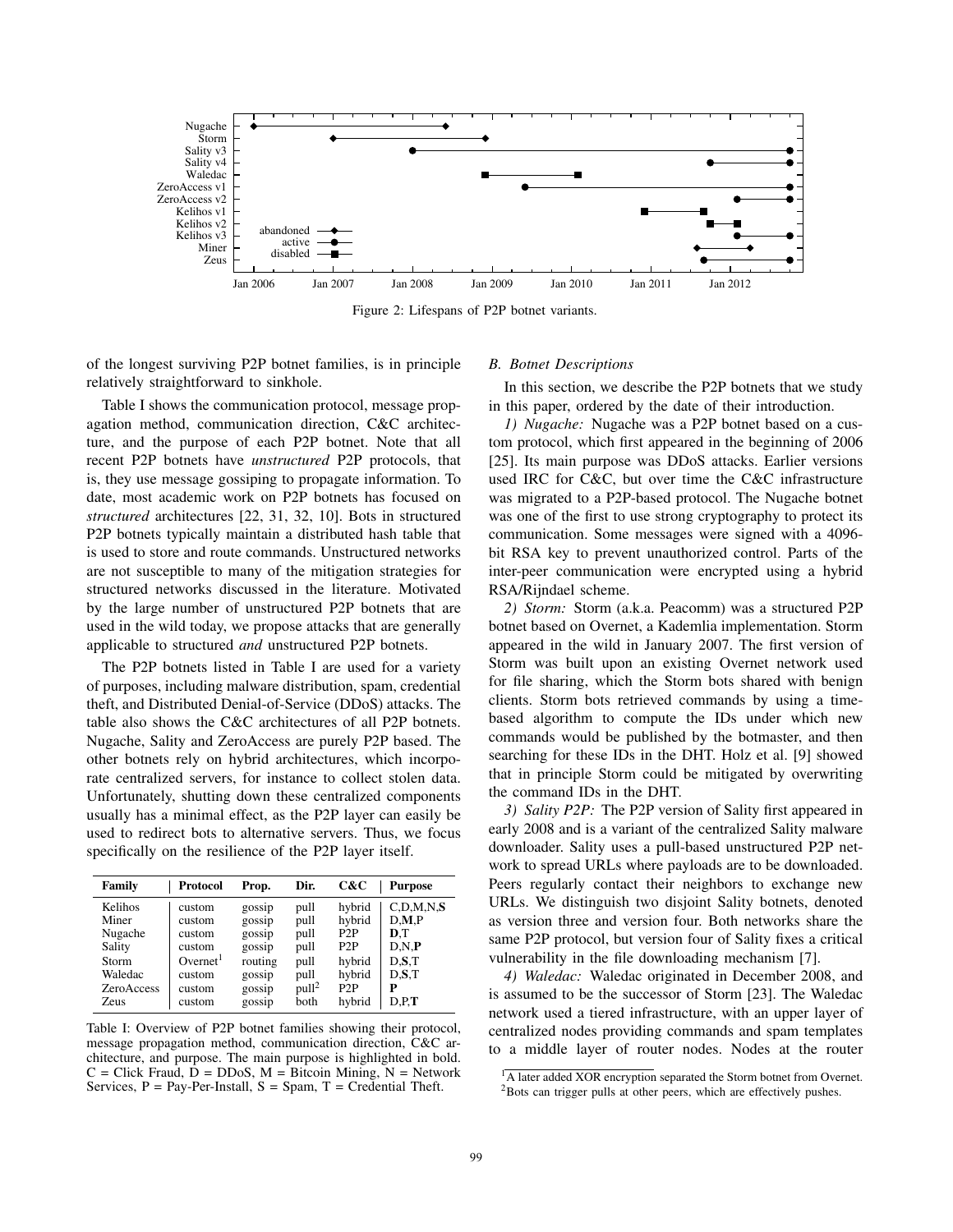layer were responsible for relaying messages to a lower network layer consisting of regular P2P worker bots. Bots at the worker layer formed the majority of the nodes in the Waledac P2P network, and were connected via a pull-based unstructured P2P network to the router layer.

*5) Kelihos:* Kelihos (a.k.a. Hlux) is an unstructured P2P botnet mainly used for spamming and ID theft [3]. Kelihos first appeared in late 2010, and is assumed to be the successor of Waledac. Researchers successfully sinkholed the first two variants of Kelihos using peer list manipulation attacks. The two sinkholing attacks took place in September 2011 and March 2012, respectively. A subsequent third Kelihos variant is still operational, and is similar in architecture to the first two Kelihos variants [29].

*6) ZeroAccess:* ZeroAccess (a.k.a. Sirefef) is a malware downloader which uses an unstructured P2P architecture. It exists in two variants and is organized into seven disjoint networks. The two variants, ZeroAccess v1/v2, appeared in mid 2009 and early 2012, respectively. ZeroAccess bots regularly query their neighbors for new malware payloads. Lists of new peers are pushed to all bots using a broadcast mechanism [15, 30].

*7) Miner:* Miner was an unstructured P2P botnet which appeared in August 2011, and included facilities for generating ("mining") a digital currency called Bitcoins [18]. The Miner botnet consisted of two disjoint networks containing around 38.000 non-NATed peers according to Kaspersky [28]. Miner ceased to operate in March 2012.

*8) Zeus P2P:* The first two variants of Zeus were centralized, and were extensively tracked and attacked by malware researchers<sup>3</sup>. The development of Zeus forked into multiple variants, including a new P2P variant of Zeus, which appeared in the wild in September 2011. This P2P variant of Zeus appears to be designed to withstand the attacks routinely executed against traditional Zeus botnets. Note that while the centralized variant of Zeus typically forms several distinct botnets, the P2P variant spans one coherent botnet. The P2P variant of Zeus uses an unstructured push/pullbased P2P network to relay commands, stolen data, and configuration/binary updates. Zeus is designed to steal credentials (particularly for financial institutions) from infected systems. This stolen data is sent to dropzones via frequently changing proxy bots, the locations of which are gossiped via the Zeus P2P network.

### III. A FORMAL MODEL FOR P2P BOTNETS

This section presents a formal model to capture the fundamental characteristics of all previously described P2P botnets. We define a *non-routable peer* as a peer that cannot be reached by other peers, but has the ability to contact one or more peers (e.g., the peer is behind a NAT or proxy). We define a *routable peer* as a peer that can also be contacted by other peers (via an ingress connection). Furthermore, we define an *unreachable peer* as a peer that cannot be reached by any peers nor contact other peers (e.g., the peer is offline), but is still known to one or more peers.

Definition 1. *A* peer-to-peer (P2P) botnet *is a directed graph*  $G := (V, E)$ *, where* V *is a set of peers and*  $E \subseteq V \times V$  *edges*  $(u, v)$  *with*  $u, v \in V$ *. The set of peers*  $V := V_r \dot{\cup} V_n \dot{\cup} V_u$  *is the disjoint union of routable peers*  $V_r$ *, non-routable peers*  $V_n$  *and unreachable peers*  $V_u$ .

Note that the graph is not required to be a *connected digraph*<sup>4</sup> and that several disjoint connected components are in accordance with Definition 1. This conforms with our definition of P2P botnets as we consider two machines infected with the same bot to be part of the same botnet, even if they belong to separate partitions of the P2P graph at a given point in time.

All P2P botnets implement the concept of *peer lists* to keep track of neighboring peers. From Definition 1, we can now describe a peer list as follows:

**Definition 2.** Let  $G = (V, E)$  denote a P2P botnet. The set *of edges*  $E_v := \{(v, u) \in E\}$  *for a peer*  $v \in V$  *is called the* peer list *of* v*.*

A peer list expresses relationships of neighboring peers in the graph at a given time. In reality, peer lists can be highly dynamic and do not necessarily have to be stored explicitly. Note that a peer list may contain edges to routable, nonroutable and unreachable peers.

**Definition 3.** We call  $deg^+(v) := |E_v|$  the out-degree of v.  $deg^{-}(v) := |\{(u, v) \in E\}|$  *is called* in-degree *of v*.

For P2P botnets, G is hardly *complete*, i.e.,  $\exists u, v \in V$ :  $(u, v) \notin E$ . This follows from changes in the network (peers joining or leaving the network) that would otherwise require expensive operations to maintain the graph topology. In fact, botnets usually implement *sparse* graphs, i.e.,  $\forall v \in V$ :  $deg^+(v) \ll |V|$ . Since peer lists are usually limited in size, the maximum possible out-degree is normally restricted as well. The in-degree of a peer is not easily determined. One would have to explore the entire graph and count the edges  $(u, v) \in E$  for a peer v. However, the in-degree is an important measure for the *popularity* of a peer. The more popular a peer is in a botnet, the more influence it has on the process of propagating information, like commands.

Using our formal model as a tool, we can express several operations. The deletion of an edge  $(u, v)$  in the graph is represented by a transformation  $D : G \rightarrow G'$  with  $G' := (V, E')$  and  $E' := E \setminus (u, v)$ . This operation occurs, for instance, when a peer performs its regular maintenance for peer connectivity, and removes unreachable peer entries

<sup>3</sup>https://zeustracker.abuse.ch

<sup>4</sup>For simplicity reasons, we call a digraph G *connected* if its undirected representation is connected, i.e.,  $\forall v_1, v_n \in V \exists (v_1, v_2, ..., v_n)$  with  $(v_i, v_{i+1}) \in E, i = 1..(n-1).$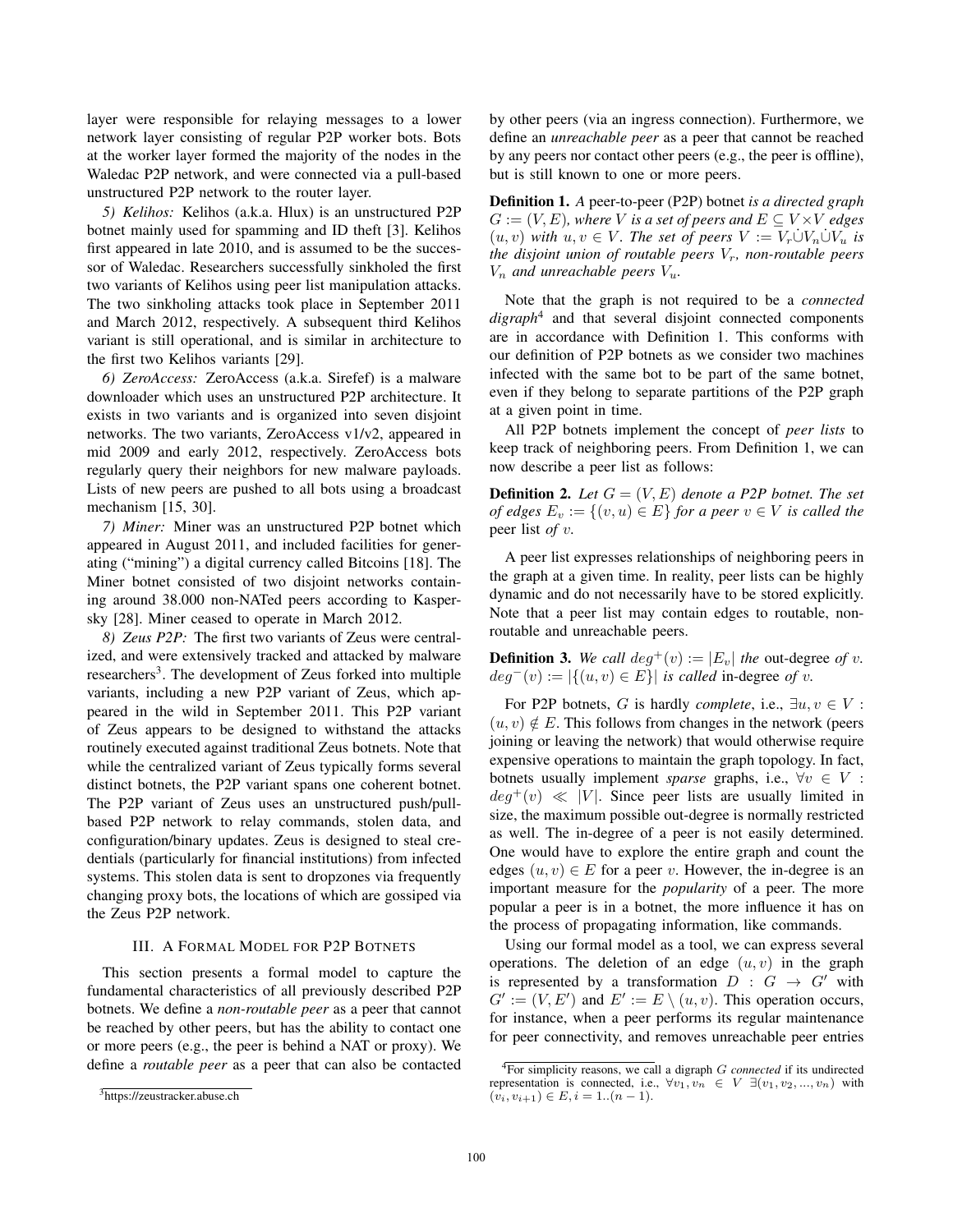from its peer list.  $D^* = D_n \circ D_{n-1} \circ \dots \circ D_1$  denotes the composition of multiple delete operations. The insertion of a new edge  $(u, v)$  in the graph (the introduction of a new peer-to-peer relationship) can be phrased as a transformation  $I: G \to G'$  with  $G' := (V', E')$  where  $V' := V \cup \{v\}$  and  $E' := E \cup \{(u, v)\}\$ . I<sup>\*</sup> is the composition of multiple inserts.

A restriction of our model is that edge updates (modifying existing peer list entries with more recent information) cannot be expressed directly. This would require the ability to parametrize and distinguish edges and significantly increase the complexity of our model. However, if we regard edge updates as part of a protocol logic at a higher level, we can alter our model to include an update operation  $U := I \circ D$ , defined as an edge deletion followed by an edge insertion.  $U^*$  denotes multiple subsequent updates.

The insert, update and delete operations on a P2P botnet graph provide us with the primitives necessary to describe the reconnaissance and mitigation strategies discussed in the following section.

### IV. ATTACKS AGAINST P2P BOTNETS

This section presents generic attacks against P2P botnets and presents a formal description thereof. The attacks are based on the following two observations: (1) In order for a P2P botnet to be functional, participating peers must be cooperative, i.e., they must communicate with other peers. (2) Peers cannot be authenticated, as a secure authentication scheme (which would involve a central trusted authority) conflicts with the dynamic, self-organizing nature of P2P networks. In summary, P2P botnets rely on the *cooperation* of *untrusted parties*, two weaknesses that can be exploited.

In this section, we define generic attack methods, which can be applied to any P2P botnet that is compliant with our model. Then, we introduce classes of attacks against the two intrinsic weaknesses that build on these methods: *Intelligence Gathering* and *Disruption and Destruction*.

#### *A. Attack Methods*

The more basic attacks are represented by the *Insert*, *Update*, and *Delete* primitives defined in the previous section. For example, deleting an edge from a P2P graph results in reduced overall connectivity and potentially has an influence on the speed at which information propagates. Below, we discuss four more advanced attack methods.

*1) Graph Search:* Many attacks rely on knowledge about the P2P topology of a botnet. One approach to reconstruct the P2P graph is visiting all nodes, requesting their peer lists, and enumerating all edges. This can be achieved through a graph search. We call the result a *crawl graph* of  $G = (V, E)$  and denote it as  $G^C = (V^C \subseteq V, E^C \subseteq E)$ . Peers  $v \in V$ :  $deg^-(v) = 0$  are invisible during the graph search. This is a significant limitation of a graph search. Furthermore, only routable peers can be contacted. Consequently, the best possible graph search result is a graph  $G^C$  with  $E^C = \{(u, v) : u \in V_r, v \in V\}$ . In other words, in the optimal case, the graph search has explored the peer lists of all routable peers. This is hard in practice, since most P2P botnet topologies are so dynamic that they change during the graph search, which leads to inaccurate results. Also depending on the seed peer list, some peers may not be explorable via graph search: Let  $V = V' \cup V''$  and the graph search start with a peer in  $V'$ . Peers in  $V''$  cannot be explored during graph search if  $\forall v \in V' \cap V'' : v \in V_r \Rightarrow \nexists (v, u \in V'') \in E.$ 

Algorithm 1 describes a generic P2P botnet graph search algorithm. In line 1, it is initialized with a set of seed peers, which can be obtained through reverse engineering bot samples or dynamic analysis. Peers that reply to peer list requests are added to the set of cached routable peers  $V_r^C$  in line 5. Next, their neighboring peers are added to the peer cache  $V^C$ . The list of edges is updated in line 7. One can obtain a snapshot of the P2P botnet's state by stopping the search process if it has not explored any new edges during a pass over the peer cache. Better performance generally leads to more accurate exploration results, because the longer a cycle takes, the higher the chance that the topology changes in the meantime. Another parameter is the peer selection strategy (line 9). Most searches are performed breadth-first by implementing  $V^C$  as a queue to prioritize exploration of local environments in rapidly changing topologies. Using a stack instead would change it into a depth-first search.

|     | Algorithm 1 P2P Botnet Graph Search              |  |  |  |  |  |
|-----|--------------------------------------------------|--|--|--|--|--|
|     | 1: $V^C \leftarrow seed\ peer\ list$             |  |  |  |  |  |
|     | 2. $E^C \leftarrow \emptyset$                    |  |  |  |  |  |
|     | 3: while true do                                 |  |  |  |  |  |
| 4:  | if peer list $L_u \subseteq E_u$ received then   |  |  |  |  |  |
| 5:  | $V_r^C \leftarrow V_r^C \cup u$                  |  |  |  |  |  |
| 6:  | $V^C \leftarrow V^C \cup \{v : (u, v) \in L_u\}$ |  |  |  |  |  |
| 7:  | $E^C \leftarrow E^C \cup L_u$                    |  |  |  |  |  |
| 8:  | else                                             |  |  |  |  |  |
| 9:  | select $u \in V^C$                               |  |  |  |  |  |
| 10: | request peer list from $u$                       |  |  |  |  |  |

*2) Peer Injection:* Most attacks against P2P botnets are based on changes of the graph topology by manipulating the set of edges or the set of vertices. The latter alone is not reasonable, as a newly added peer can not affect the topology as long as it is unknown to other peers. So in order to affect the topology, manipulations of  $E$  are mandatory. If we let  $I(v)$ :  $G \rightarrow G' = (V', E')$  denote a parametrized insert operation with  $V' = V \cup v, E' = E \cup \{(u, v)\}, u \in V,$ we can define the injection of a peer  $v$  as a composition  $I^*(v) := I_n(v) \circ I_{n-1}(v) \circ \ldots \circ I_1(v)$ . It follows that  $deg^{-}(v) \geq 1$ . Note that v does not have to be routable.

*3) Peer List Destruction:* In contrast to peer injection, peer list destruction describes "corrupting changes" to a peer's peer list. The context here is an individual peer,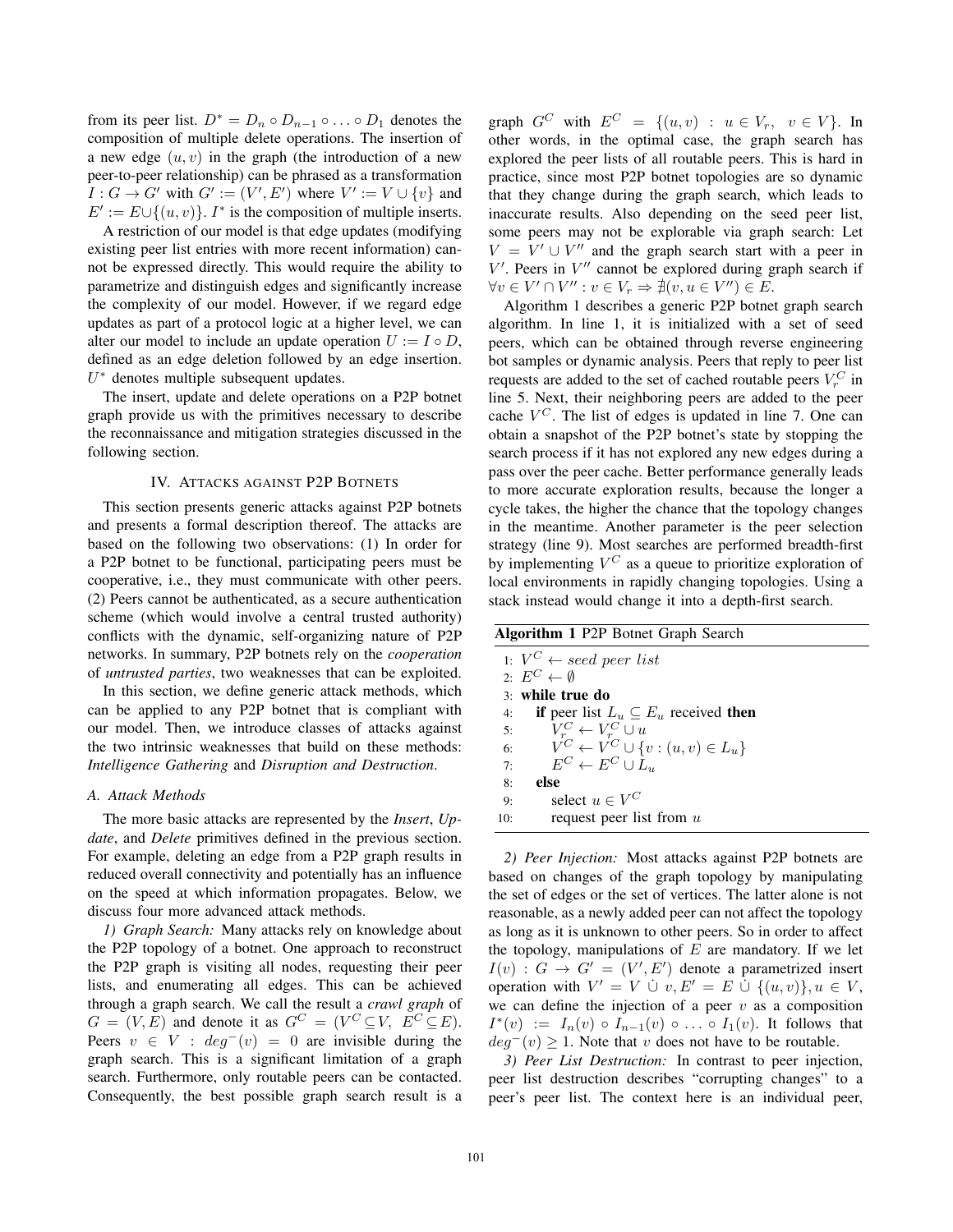not the entire P2P graph. To destroy a peer list, entries can either be deleted or replaced with invalid (unreachable or non-routable) entries, i.e., peers from  $V \setminus V_r$ . We let  $deg_G^+(v)$  denote the out-degree of v in G and define  $D(v)$  :  $G \rightarrow G' = (V, E')$  as a parametrized delete operation with  $E' = E \setminus (v, u), u \in V$ .  $D^*(v)$  is the parametrized composition thereof,  $U(v)$  and  $U^*(v)$  are the equivalent update operations. The destruction of  $v$ 's peer list is a transformation  $R(v) := U^*(v) \circ D^*(v)$ :  $G \rightarrow G' = (V', E')$ . Note that updates may create new vertices, thus the set of peers may change. It follows that  $deg_{G'}^+(v) \leq deg_G^+(v)$  (reduced out-degree if edges were deleted) and  $|\{(v, u)\}\cap E'| < |\{(v, u)\}\cap E|, u \in V_r$  (fewer edges to routable peers through invalidation).

#### *B. Class I: Intelligence Gathering*

Attacks against P2P botnets are often preceded by attempts to enumerate the infected hosts and collect information about them. We distinguish two complementary approaches, *crawling* and *sensor nodes*, and define attacks in these categories based on the previously discussed methods.

*1) Crawling:* A standard approach for analyzing P2P botnets is to visit as many peers as possible and collect information about them. The collected information can be anything that is accessible to other peers, which depends on the specific communication protocol. For example, one protocol may exhibit the operating system version, another might include the current local time. Crawling is based on graph search and represents an efficient way to gather intelligence. However, the coverage that can be reached with this approach depends heavily on the P2P protocol details. If, for example, only routable peers are included in local peer lists, the crawler's view is very limited.

*2) Sensor Nodes:* If knowledge about the peers has priority over graph reconstruction, an alternative strategy can be used. Kang et al. introduced a method for enumerating *structured* P2P botnets [12]. The authors proposed special *sensor* nodes in the DHT space of a botnet. We generalize this idea based on the observation that in current P2P botnets peers are periodically contacted by their neighboring peers, e.g., during regular peer list verification cycles. Introducing a sensor can be achieved through peer injection. Sensors can also be contacted by non-routable peers  $v \in V_n$ , which potentially overcomes some of the shortcomings of crawling. However, a sensor's coverage depends on its popularity. The in-degree  $deg<sup>−</sup>(s)$  of a sensor can be increased, for example, by crawling the P2P graph and injecting s into any visited peer's peer list. Depending on the botnet protocol, s may then be propagated further due to communication between peers, thereby also reaching peers in  $V_n$ . Whether it is necessary to continuously announce the sensor to maintain its popularity, or peer list entries are long-lived and automatically propagate, depends on the botnet's peer list dynamics.

Thus, the characteristics of a botnet's P2P protocol are vital for the coverage achieved with this approach.

#### *C. Class II: Disruption and Destruction*

Reconnaissance is often only the first step in a series of attacks that aim to render a botnet inoperable. We further distinguish three disruptive attacks, of which two are performed on the infrastructure layer (*partitioning* and *sinkholing*) and one affects both the infrastructure and the communication layer (*poisoning*).

*1) Partitioning:* One generic attack against a P2P botnet's infrastructure tries to prohibit the distribution of information by partitioning the graph. For example, if certain nodes can be identified as the source of new commands, one can try to isolate these nodes by eliminating all edges with other peers. To invalidate an edge, it can be deleted or replaced by applying the peer list destruction method. The concrete list of edges to eliminate depends on whether the protocol is push or pull-based: If commands are to be pushed from a peer v to its neighbors, one would execute  $R(v)$ . If commands are to be pulled from a peer  $v$ , one would execute  $R(u)$   $\forall u: (u, v) \in E$ . Note that in the latter case the edges  $(u, v)$  are not easily determined, and that the attack may require preceding reconnaissance steps.

Let  $R^*$  denote a series of consecutive peer list destruction operations. We define *partitioning* as a transformation R<sup>∗</sup> :  $G \to G' = (V' \cup V'', E)$  such that  $(u, v) \in E : u \in V' \Rightarrow$  $v \notin V'' \wedge u \in V'' \Rightarrow v \notin V'$ . In other words, the set of peers is split into two disconnected subgraphs by removing all edges between them.

In the most extreme scenario, each peer represents its own partition, which makes propagation of information completely impossible. That is, the set of edges to routable peers in the P2P graph is empty:  $\forall u \in V, v \in V_r : (u, v) \notin E$ . This is generally hard to achieve, as the foremost goal of most P2P protocols is to keep a peer's connectivity up.

Note that partitioning requires knowledge about the graph topology, i.e., the edges to eliminate. Such knowledge can be obtained by crawling, for example. However, the more edges are eliminated, the harder it becomes to crawl the network. Injecting a sensor node can help alleviate this problem.

A more general destructive transformation does not necessarily create partitions, but it decreases the popularity of nodes by deleting certain edges from the P2P graph, resulting in a reduced in-degree for a peer. The respective notation for this kind of attack is  $R^*$  :  $G \rightarrow G'$  =  $(V, E'), \exists v \in V : deg_{G'}^-(v) < deg_G^-(v)$ . Note that a reduced in-degree of v implies a reduced out-degree of some  $u \in V$ with  $(u, v) \in E$ , and vice versa. The more peers are attacked in this manner, the more sparse the resulting graph becomes, which potentially slows down information propagation. Attacks against "hot spots" (very popular nodes) can have a significant effect on the time required to propagate data.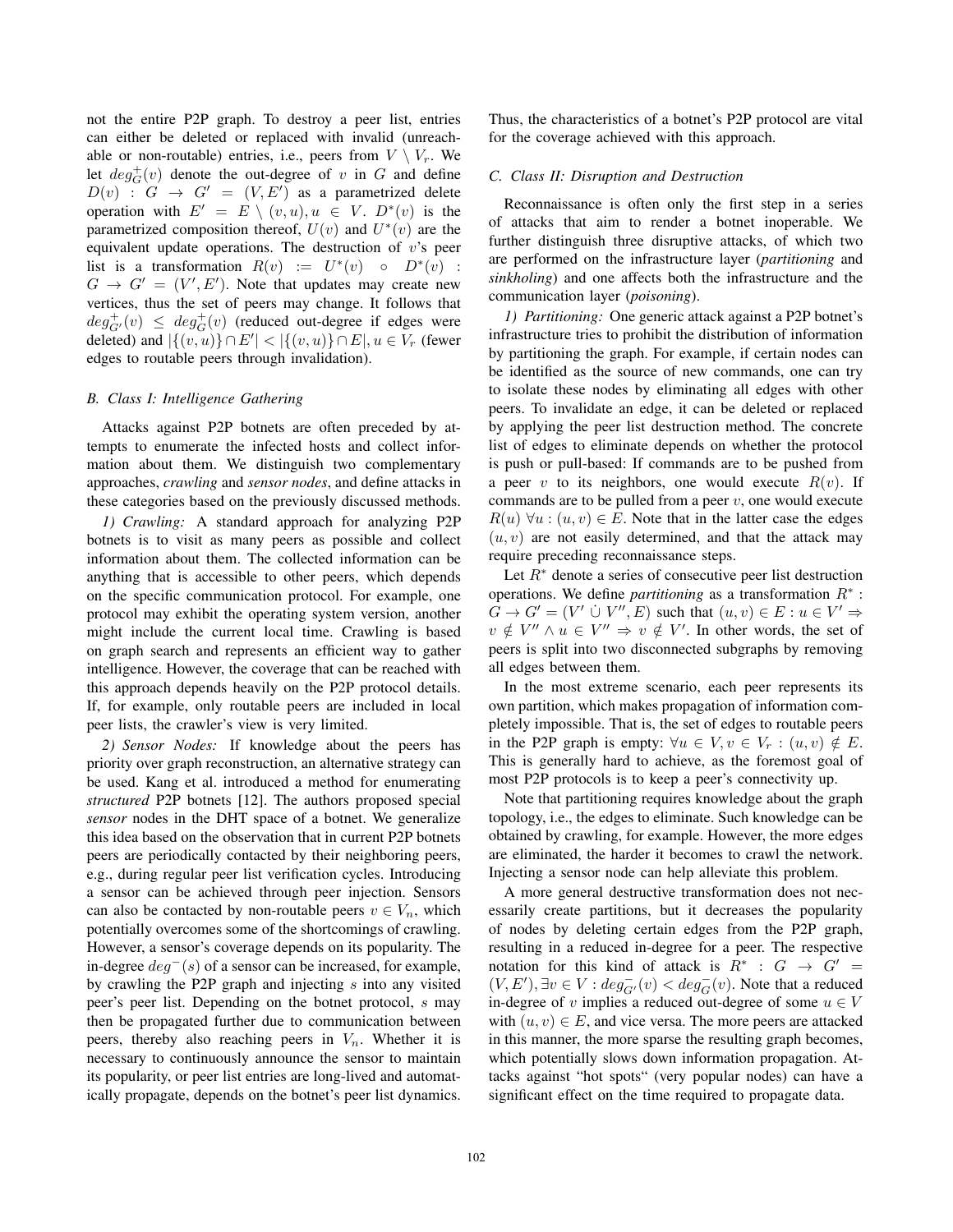*2) Sinkholing:* Another disruptive attack against a P2P botnet infrastructure is called *sinkholing*. In this attack, all edges are either invalidated or replaced with edges pointing to special nodes called *sinkholes*. A sinkholing attack effectively transforms the infrastructure into a centralized network, with the set of sinkholes  $S := \{s_1, s_2, \ldots, s_n\}$ being the central component for all P2P communication. The attack can be described as a transformation  $T: G \to G'$ where  $T := I^* \circ R^*$  consists of peer injections and peer list destructions. The goal is to reach a state where every live peer knows at least one sinkhole but no other routable peer:  $\forall v \in V_r \cup V_n \exists s \in S : (v, s) \in E_v \wedge (v, u \neq s) \in E_v \Rightarrow$  $u \notin V_r$ .

A sinkholing attack is usually combined with a strategy to announce the sinkholes' existence in the botnet. Sometimes, this part is performed by the sinkhole itself, since it has comprehensive knowledge about other peers: Due to its popularity, lots of peers contact the sinkhole on a regular basis. If the sinkhole also performs graph searches (i.e., it requests peer lists from connecting peers), it can reconstruct parts of the botnet infrastructure and use this information to announce itself. Other options are to utilize crawling, or special injected peers that announce the sinkholes.

The sinkhole peers do not necessarily have to exist; sometimes, they merely act as a "black hole" that absorbs all incoming traffic. However, depending on a specific P2P botnet's program logic, sinkholes may have to implement a subset of the protocol to retain their popularity. For example, a sinkhole may have to exchange actual P2P messages to remain in the local peer list of a bot.

*3) Communication Layer Poisoning:* The term *poisoning* describes a class of attacks where specially crafted information is injected into a botnet. This requires access to the P2P infrastructure, which can be achieved by peer injection. The range of poisoning attacks is huge: Depending on a botnet's command protocol one could distribute commands to other bots or transmit invalid messages that put recipients in a non-functional state. Botnets can be attacked both on the infrastructure and on the communication layers. Wellknown examples are the *Sybil Attack*, where an attacker introduces a peer with multiple identities, and the *Eclipse Attack*, in which peers are strategically placed in the botnet graph such that certain communication has to pass through them on the route to their destination [26]. Since the concrete implementation of poisoning attacks depends heavily on the C&C protocol used, they cannot easily be captured in our infrastructure-focused model without losing simplicity and generality. We will provide examples of poisoning attacks against specific botnets in Section VI-A.

## V. P2P BOTNET INTELLIGENCE GATHERING

A P2P botnet topology offers unique possibilities to gather intelligence about the bots. For example, botnet researchers may attempt to estimate the population size of a P2P botnet by enumerating infected hosts. Lists of enumerated bot addresses can be used by CERTs and ISPs to inform infected customers, or by banks to identify fraudulent transactions. Furthermore, it is usually possible to collect additional information, such as the operating system version of infected systems, current C&C commands, or hints about the geographical location of bots. In this section, we experimentally evaluate and compare the reconnaissance techniques described in Section IV, namely *crawling* and the injection of *sensor nodes*, by applying them to the botnets from Section II.

### *A. Resilience Against Peer Enumeration*

We performed an initial analysis of how botnets are protected against peer enumeration by reverse engineering the communication protocols of six active botnet variants (Figure 1). Table II summarizes our analyses of the different peer list management strategies, augmented with data from technical reports [2, 30, 7, 3, 21]. A vital aspect for peer enumeration is the ability to uniquely identify peers. Our comparison shows that not all botnet protocols use unique peer identifiers. The lack of unique IDs can skew enumeration results considerably. If a bot changes its IP address during a crawl, the number of counted bots will be too high. Similarly, if multiple bots share an Internet-facing IP address, e.g., because they are behind a common NAT gateway, the number of infections is underestimated. Storm, Waledac, Zeus and Kelihos implement unique identifiers which we can use to distinguish between bots. The Miner botnet does not have any notion of peer IDs, while ZeroAccess, Nugache and Sality do not typically exchange IDs.

| <b>IDs</b><br><b>Botnet</b> |              | #<br>$V_n$ |     | Preference     | Period          |
|-----------------------------|--------------|------------|-----|----------------|-----------------|
| Kelihos v1                  | 16 bytes     |            | 250 | more recent    | 10 <sub>m</sub> |
| Kelihos v <sub>2</sub>      | 16 bytes     |            | 250 | more recent    | 10 <sub>m</sub> |
| Kelihos v3                  | 16 bytes     |            | 250 | more recent    | 10 <sub>m</sub> |
| Miner                       | none         |            | all | n/a            | 30 <sub>m</sub> |
| Nugache                     | (not shared) |            | 100 | more recent    | random          |
| Sality v3                   | (not shared) |            |     | random         | 40 <sub>m</sub> |
| Sality v <sub>4</sub>       | (not shared) |            |     | random         | 40 <sub>m</sub> |
| Storm                       | 16 bytes     | ✓          | 10  | small distance | 10 <sub>m</sub> |
| Waledac                     | 20 bytes     |            | 100 | more recent    | 30s             |
| ZA v1                       | (not shared) | √          | all | n/a            | 15m             |
| $ZA$ v <sub>2</sub>         | (not shared) |            | 16  | more recent    | 256s            |
| <b>Zeus</b>                 | 20 bytes     |            | 10  | small distance | 30 <sub>m</sub> |

Table II: P2P botnet properties relevant for crawling. *IDs* shows if bots have unique identifiers.  $V_n$  indicates if non-routable peers are included in peer lists. *#* shows the maximum number of peers that can be exchanged at once. *Preference* describes how new peers are included in a peer list. *Period* is the period between communication rounds of peers with their neighbors.

In general, the set of peers  $V^C$  learned through crawling is limited to routable peers and their neighbors:  $V^C \subseteq$  $\{(u, v)\} : u \in V_r$ . Most botnets listed in Table II limit peer list entries even further to only routable peers, with three exceptions. Storm activated port forwarding using UPnP to tunnel through NAT gateways. The two ZeroAccess variants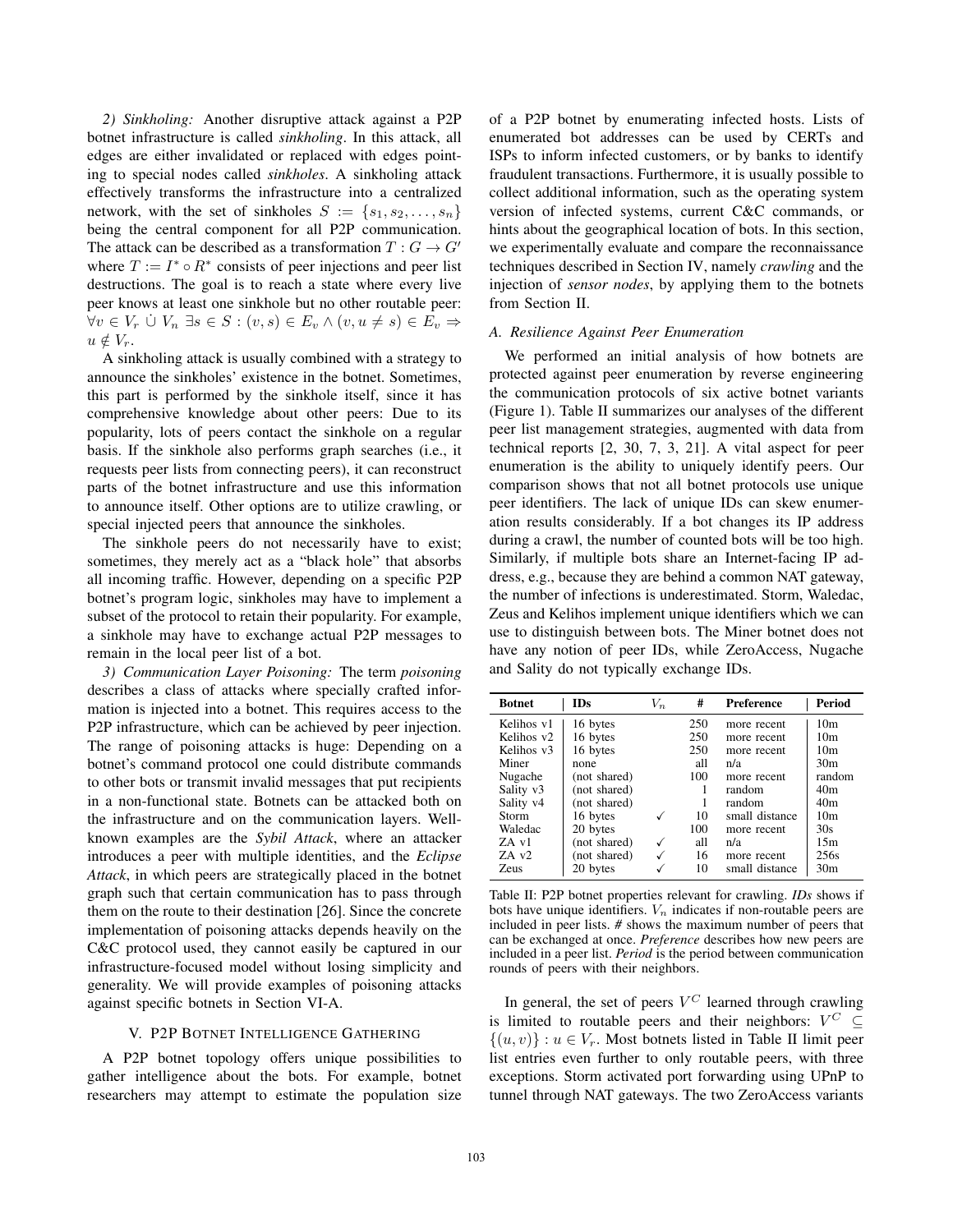do not filter peer list entries in any way, and thus have no restrictions on what entries they store.

The number of peers shared with other peers (as opposed to the number stored in the local peer list  $E_v$ ) also influences peer enumeration. Only Miner and ZeroAccess v1 share their complete list  $E_v$ ; all others select a subset of it.

The peer selection strategy influences enumeration results as well. Table II shows how many and which peers are shared by the various botnets. The Sality variants choose peers from their list  $E_v$  at random, whereas Storm and Zeus compute XOR distances to a target ID (contained in the peer list request) and share peers close to the target. The remaining botnets share a subset of their  $E<sub>v</sub>$  that contains peers which have recently been verified to be alive.

Lastly, we look at the frequency with which peers contact their neighbors. This frequency is especially important for sensor nodes, as they rely on communication established by other peers. The shorter the period shown in Table II, the more timely the intelligence gathered at a sensor. Waledac has an extremely short period of 30 seconds; Sality contacts its neighbors every 40 minutes. Nugache implements a random timeout of up to 4.5 hours between rounds of communication.

### *B. Peer Enumeration: Real-World Observations*

To evaluate how the peer enumeration methods (Section IV-B) perform in practice, we implemented crawling and sensor injection attacks for all four active P2P botnet families. In total, we enumerated eleven botnets that were active in November 2012. We chose a measurement period of 24 hours to account for diurnal patterns and to limit the effects of IP churn. Due to the nature of connectionless protocols, UDP-based botnets can generally be crawled faster, resulting in greater coverage. Similarly, peer injection is more efficient for UDP. Thus, we deployed sensor nodes only in the seven UDP-based botnets, where protocol limitations have less impact on the comparability of the results. A comparison of the two methods for TCPbased botnets (Kelihos v3 and ZeroAccess v1) is work in progress. We injected our sensor nodes three weeks before the measurements so that they had sufficient time to become popular in each botnet. We monitored the daily number of peers contacting our sensors to verify that the popularity of our sensors had stabilized before performing our measurements.

Table III details the enumeration results for a typical weekday in November 2012 from 00:00 GMT on. All values are based on the number of unique IP addresses that were logged during the respective time period. While using bot IDs would be more accurate, we chose to use IP addresses in this comparison, as most botnets do not share peer IDs. The *Botnet* column names the enumerated botnets, augmented with the bot version number and the fixed UDP/TCP port the botnet binds to, where applicable.

The *Crawling* section of the table represents our crawling results, and the *Sensor* section displays the results for our sensor injection experiments. In the crawling results, we distinguish between peers that responded to peer list requests  $(V_r^C)$  and all peers found during crawling  $(V^C)$ . The column  $|V_r^C|/|V^C|$  contains the ratio of routable peers. This value varies between 13% (Kelihos) and 40% (Sality) and depends on the protocol properties in Table II, as discussed above. The number  $|V^S|$  in the Sensor column is the number of peers that connected to our sensor during the 24 hour period. The section *Overlap* shows the number of peers that were identified by both methods. The numbers in parentheses display the percentage of peers found by the crawler that were also logged by the sensor. Finally, the *Sensor Gain Factor* is the ratio of the number of peers found by the sensor divided by the number of peers found through crawling.

The results show that crawling is less complete compared to sensor based enumeration in all P2P botnets we have evaluated. In particular, the Sality crawlers identified less than 3% of the IP addresses that our sensor found, and got responses from less than 1%. This means that crawls on the Sality network underestimate the population by a factor of 110.6 (version 3), and 113.3 (version 4), respectively. A similar effect can be observed for other botnets that rarely propagate peers  $v \notin V_r$ , such as Zeus. If, on the other hand, a botnet allows for such entries in its peer lists, as ZeroAccess does, the divergence between crawling and sensor based enumeration is reduced. This shows that one has to be careful when extrapolating the size of the total botnet population from crawling results.

Table III shows that the sensors identified 87.1–98.5% of the peers verified by the crawlers  $(V_r^C)$ . Only in the case of ZeroAccess does the sensor show less than 80% completeness compared to the crawl of all peers  $(V^C)$ , presumably because of the significant fraction of invalid IP addresses obtained by the crawler. Our sensors enumerated more than a million infections per day (unique IP addresses) for ZeroAccess and Sality. Another interesting detail that can be seen from the enumeration results is the distribution of CPU architectures for ZeroAccess v2: 37% of the bots run on 64 bit (ports 16465 and 16470), and 63% on 32 bit (ports 16464 and 16471). Despite biases caused by IP address churn, we believe that our combination of crawling and sensor injection results provides reasonable lower bounds for the sizes of the botnets.

Depending on the protocol, a sensor may have the opportunity to perform additional validity checks for peers in  $V_n$ . By sending packets to the sensor, a peer behind a NAT establishes a punchhole which the sensor can use to send requests to the peer to check if it responds in a protocolconformant way. Whether this is possible depends on the transport layer protocol and the message dialogue used for P2P communication. For example, if the botnet uses one TCP session per message, NAT traversal is not possible.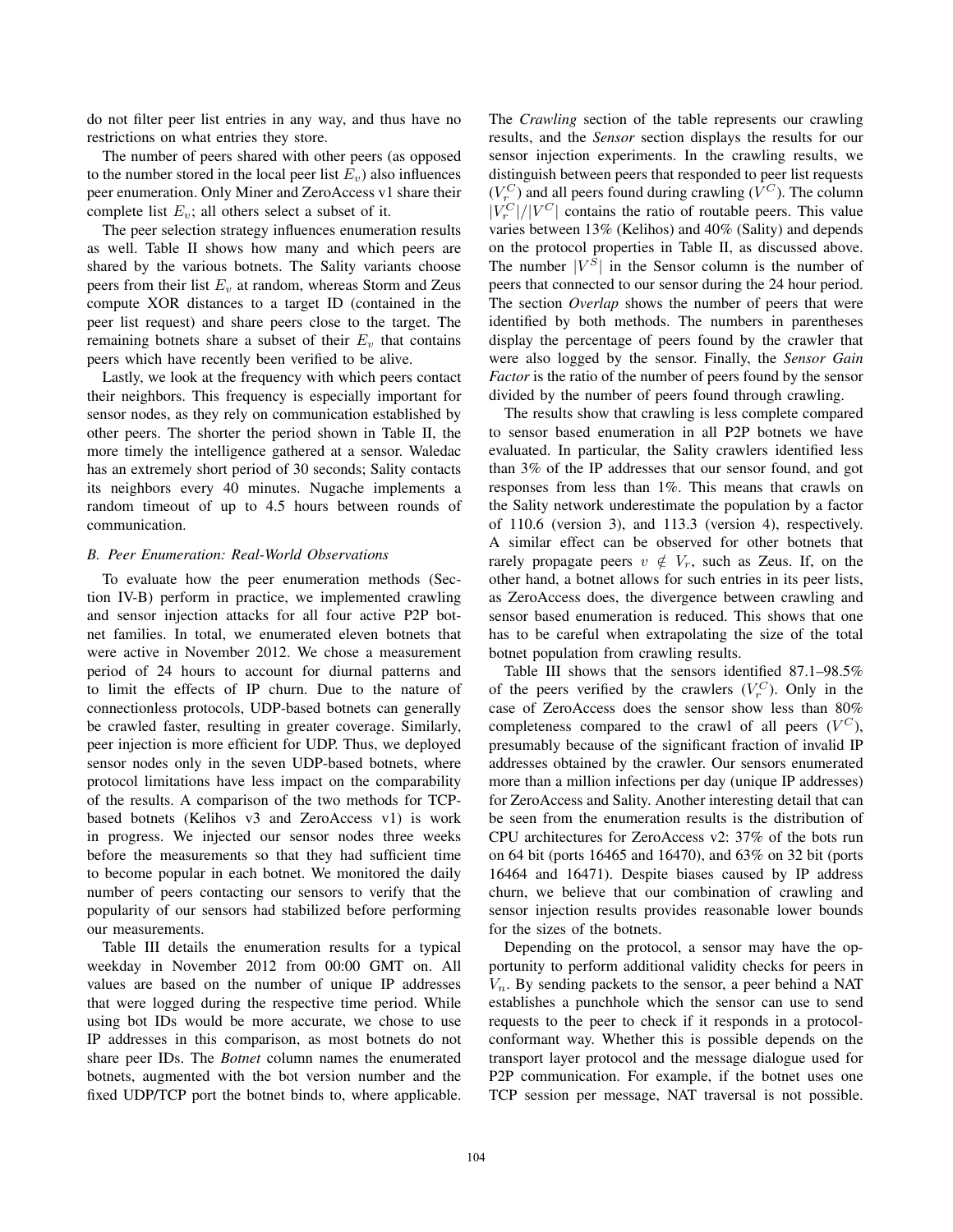|                       |         | Crawling  |                                       | <b>Sensor</b> |                  | Overlap    |        |                    | <b>Sensor Gain Factor</b> |                                       |
|-----------------------|---------|-----------|---------------------------------------|---------------|------------------|------------|--------|--------------------|---------------------------|---------------------------------------|
| <b>Botnet</b>         | $ V^C $ | $ V_r^C $ | $\left V_{r}^{C}\right $<br>$   V^C $ | $ V^S $       | $ V^S \cap V^C $ |            |        | $ V^S \cap V^C_x $ | $/ V^C $<br>$ V^S $ .     | $\vert V^S \vert / \vert V^C_r \vert$ |
| Sality v3             | 22,351  | 8244      | 36.9%                                 | 912,090       | 19,583           | $(87.6\%)$ | 7508   | $(91.1\%)$         | 110.6                     | 40.8                                  |
| Sality v <sub>4</sub> | 2113    | 846       | 40.0%                                 | 95,809        | 1928             | $(91.2\%)$ | 833    | $(98.5\%)$         | 113.3                     | 45.3                                  |
| ZAv2 16464            | 346,069 | 92,531    | 26.7%                                 | 438,511       | 241,052          | (69.7%)    | 87,251 | $(94.3\%)$         | 4.7                       | 1.3                                   |
| ZAv2 16465            | 186.290 | 50.684    | 27.2%                                 | 227.328       | 147.554          | $(79.2\%)$ | 35.654 | $(91.9\%)$         | 4.5                       | 1.2                                   |
| ZAv2 16470            | 271.534 | 46,512    | 17.1%                                 | 294,871       | 147.780          | $(54.4\%)$ | 44,062 | $(94.7\%)$         | 6.3                       | 1.9                                   |
| ZAv2 16471            | 350.436 | 88,804    | 25.3%                                 | 443,039       | 254,946          | $(72.8\%)$ | 85,646 | $(96.4\%)$         | 5.0                       | 1.3                                   |
| Zeus                  | 63,976  | 8306      | 13.0%                                 | 193,495       | 55,989           | (87.5%)    | 7234   | $(87.1\%)$         | 23.3                      | 3.0                                   |
| Kelihos v3            | 15.017  | 1877      | 12.5%                                 | n/a           | n/a              |            | n/a    |                    | n/a                       | n/a                                   |
| ZAv1 22292            | 7854    | 2757      | 35.1%                                 | n/a           | n/a              |            | n/a    |                    | n/a                       | n/a                                   |
| ZAv1 25700            | 4701    | 3057      | 65.0%                                 | n/a           | n/a              |            | n/a    |                    | n/a                       | n/a                                   |
| ZAv1 34354            | 35,046  | 9723      | 27.7%                                 | n/a           | n/a              |            | n/a    |                    | n/a                       | n/a                                   |

Table III: Comparison of P2P node enumeration techniques, measured in numbers of IP addresses found in 24 hours.

In the case of ZeroAccess v2, verification of NATed bots by sensors is possible. Our results show that 98% of the ZeroAccess v2 peers contacting the sensor also responds to peer list requests. This type of peer verification is generally impossible for crawlers, as they cannot reach peers in  $V_n$ .

Unverified IP addresses are a problem when reporting potential infections to CERTs and affected institutions for incident response. For this reason, we provide high quality feeds of verified IP addresses based on our enumeration efforts to the security community. We also take great care of identifying other researchers participating in the analyzed P2P botnets. For example, we identified two parties who crawled the Zeus botnet and we excluded their randomly generated peer IDs from our counts.

We summarize that, although helpful in certain situations, crawling can generally only provide a limited view on the overall botnet population. As a result, previously published botnet population estimates based on crawling may be skewed. Having said that, we acknowledge that crawling does have its purpose, as it is not always feasible to apply sensor injection to a botnet. Another methodological difference is that crawlers actively enumerate peers, while sensors are reactive in that they wait to be contacted by peers. Thus, for an ideal enumeration, one may need to combine crawling and sensor injection.

### *C. Convergence Analysis*

Another challenge when estimating the size of a botnet is discussed by Kanich et al. [13]. Infected machines may have dynamic IP addresses that change regularly. If an IP address switch happens during the peer enumeration period, a peer may be counted multiple times, unless the botnet uses unique IDs (cf. Table II). Therefore, we counted both IP addresses and peer IDs in our experiments, where possible. Figure 3 compares these two values for the Zeus botnet. The upper two lines show the peers that contacted the sensor, the middle two lines show all crawled nodes  $(V^C)$ , and the lower two lines depict the number of reachable nodes that were found during crawling  $(V_r^C)$ . Each set of two lines shows the number of IP addresses (upper line) and peer IDs (lower



Figure 3: Comparison of enumeration methods for Zeus.

line). For both enumeration methods, the lines showing IP addresses and IDs deviate over time due to IP address churn. While the number of IDs collected at the sensor converges towards 140.000 near the end of the time period, there is no obvious convergence in the other lines. An analysis of a long-term enumeration run showed that the IP address churn is significant for Zeus. On average, 19% of the bot IDs were observed on multiple IP addresses during a 24 hour period. We measured that  $3/5$  of these IDs appeared on a single /8 network (possibly IP address churn due to ISP-enforced redialing), whereas 2/5 of the IDs were observed in multiple networks (possibly laptops moving among networks). Thus, the IP address count is a less accurate metric for the true number of infected hosts than the ID count.

Figure 3 also shows how the crawling and the sensor node counts develop over time. The steep increase of the sensor count at the beginning is caused by the fact that all Zeus peers contact their neighbors every 30 minutes. After this period, only peers that just learned about the sensor's presence and peers that just entered the botnet still contact the sensor for the first time, and the curve flattens. The slight variations in the lines for both methods are caused by the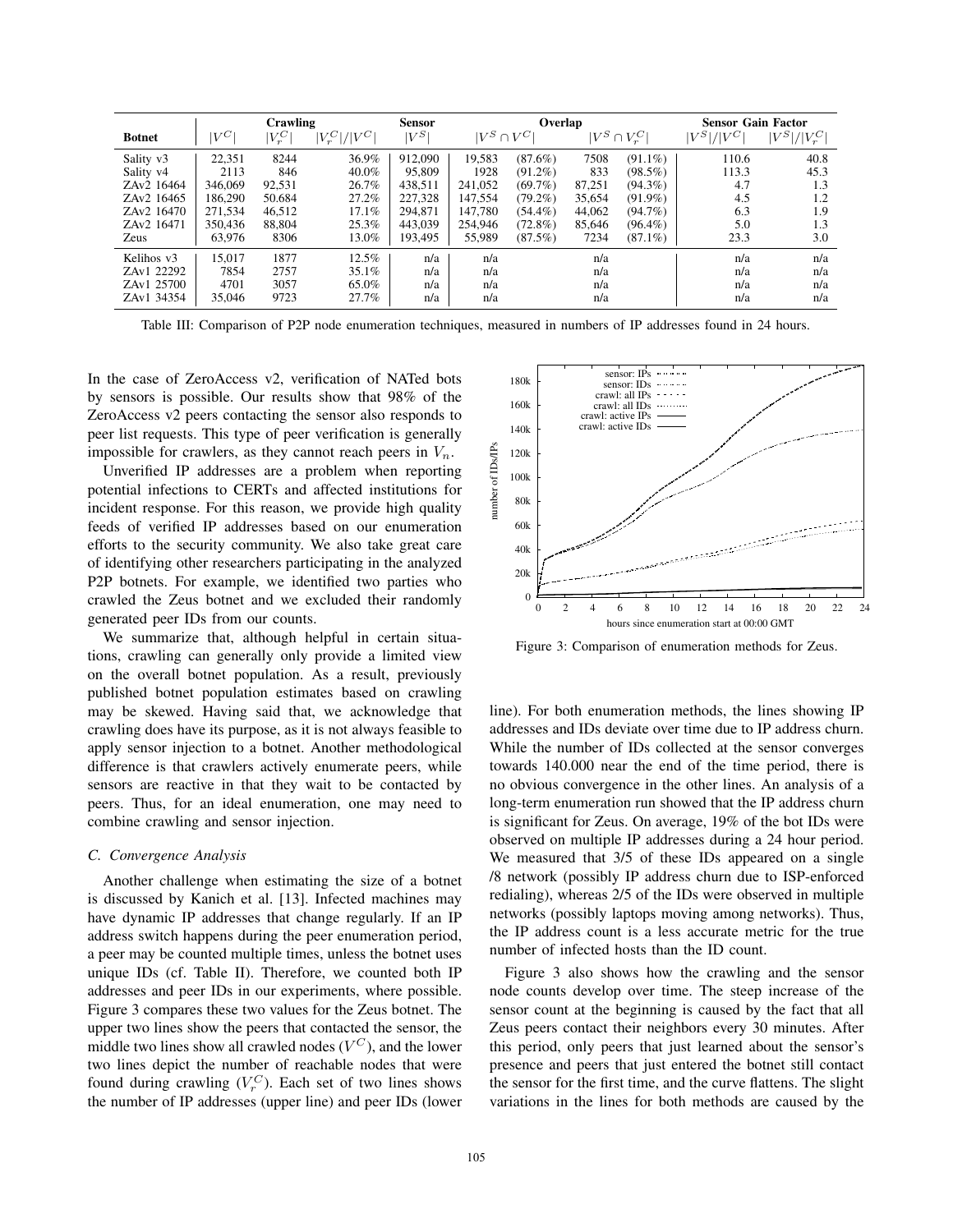

Figure 4: IP address count convergence during a 24h crawl.



Figure 5: IP address count convergence at a sensor over 24h.

start of working hours in Europe and in the United States. Note that we were forced to rate-limit the crawling process, as Zeus blacklists IP addresses that contact a peer too often. Consequently, the crawling curve is much less steep than the sensor node curve.

Figure 4 compares the IP address count convergence over 24 hours for all the active P2P botnets. A first observation is that only for Kelihos this number converges relatively quickly. This is due to the size of the set  $\{v : \exists (u, v) \in E\}.$ Kelihos prefers more recent peers and shares them with timestamps, thus new peers spread rapidly over the majority of all peer lists. In all other botnets, crawling converges only slowly – independent of their actual sizes. Figure 5 shows that enumerations via sensor nodes converge at a similar pace. In all cases, though, the sensors enumerate peers faster than the crawlers, and the sensors find many more peers than the crawlers. While IP address churn is one of the reasons for slow node enumeration convergence, it is not the only reason. The next subsection discusses our additional observations regarding the dynamics of botnet populations.



Figure 6: Zeus population footprint graph over six weeks. The curve shows the hourly number of peer IDs contacting our sensor. The bars show the daily number of peers joining (positive bars) and leaving (negative bars) the botnet.

#### *D. Dynamics of Botnet Populations*

Apart from IP address churn, machines joining and leaving the network (e.g., through new infections and disinfections) also cause a steady churn of peers. We assessed this phenomenon for the Zeus botnet, by looking at sensor data from six consecutive weeks. Zeus derives unique peer IDs from host-based information – the peer ID is a hash over the Windows *ComputerName* and the first hard drive's volume ID string, meaning that it remains static even across cleanups and reinfections. We used the static IDs to uniquely identify infected machines in order to measure population sizes independently from IP address churn. The curve in Figure 6 shows the number of peers that contacted our sensor per hour. Clearly, the network footprint is larger on weekdays and during working hours in Europe and the United States. Similar diurnal patterns were observed for all other monitored P2P botnets. The bars in Figure 6 represent the number of joining (positive values) and leaving (negative values) bots per hour. The figure shows that there is a steady change in the network, with up to 25,000 new infections per day. This highly dynamic behaviour means that P2P botnets change significantly during node enumeration runs, so that enumeration efforts are never completely accurate.

To summarize, current P2P botnets are not very resilient to intelligence gathering. However, some botnets do implement simple countermeasures against crawling, like rate limiting of peer list exchanges and automated blacklisting of hard hitters. While none of these measures renders crawling impossible, they can slow down the enumeration process, leading to less accurate results. The use of sensor nodes, when possible, avoids these anti-crawling countermeasures, and typically provides more reliable results.

### VI. P2P BOTNET DISRUPTION AND DESTRUCTION

In this section, we evaluate the resilience of all currently known P2P botnet families against the disruption and destruction attacks introduced in Section IV.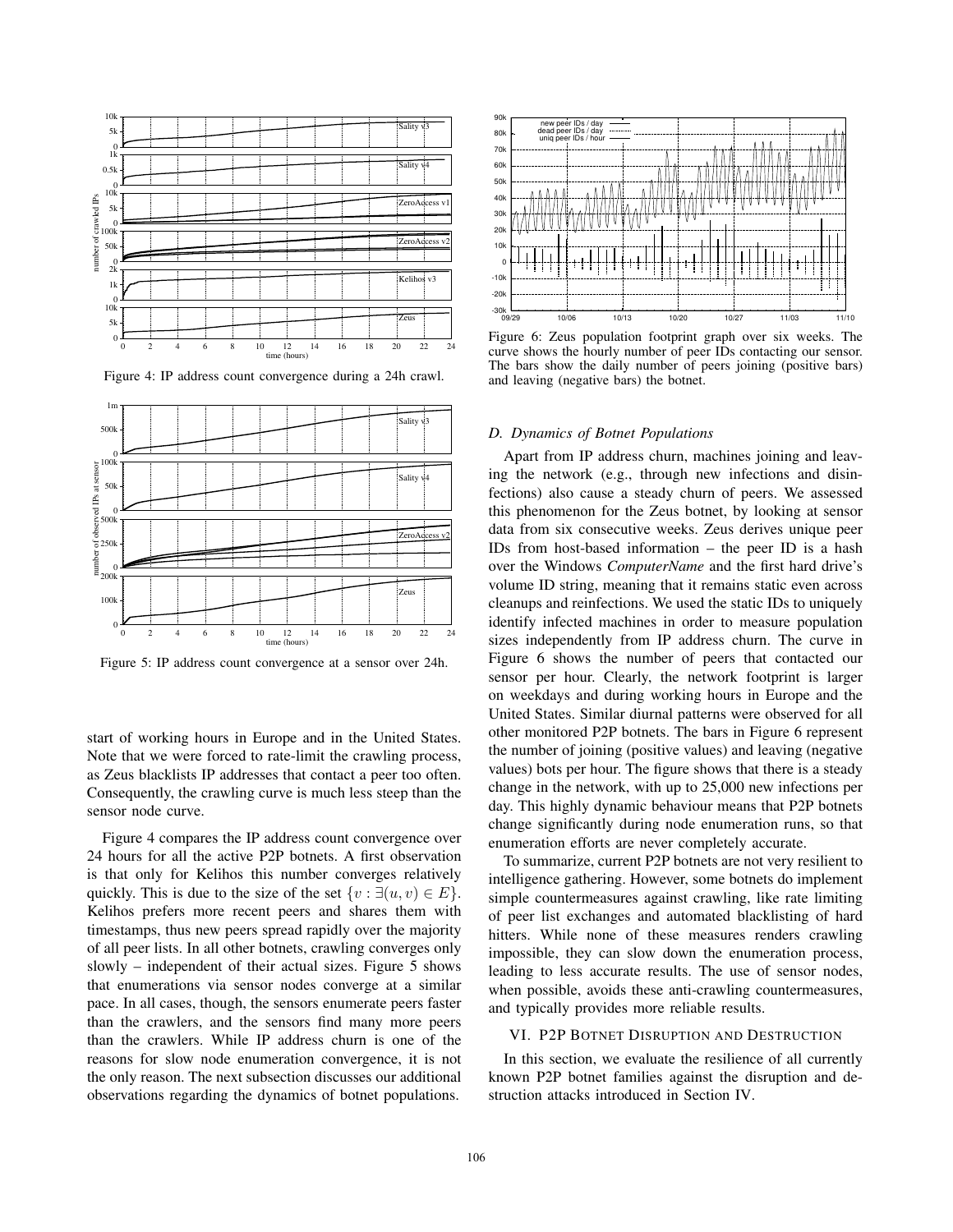### *A. Communication Layer Poisoning Resilience*

Depending on the implementation, it may be possible to poison a P2P botnet using its own commands, or to disrupt the C&C channel to prevent legitimate commands from spreading. For example, if commands are not properly authenticated to originate from the botnet operators (e.g., through digital signatures), defenders could issue arbitrary commands, such as a removal instruction or a command to stop spam activities. Storm is an example of a P2P botnet that was vulnerable to both kinds of attacks. Commands were published under periodically changing keys in a DHT. The bots generated a set of time-dependent hashes and queried the DHT for them. The responses encoded the location of a C&C server, which was then contacted to request orders. Holz et al. [9] showed how to perform an Eclipse attack against the botnet by predicting the hash generation algorithm and injecting peers with an ID close to the current hashes. This effectively prevented bots from connecting to their C&C servers. In 2008, a group of researchers also demonstrated how the Storm botnet is vulnerable to command injection, and that anybody can push arbitrary executables and run them on the infected machines<sup>5</sup>. Both attacks were possible because the protocol lacked basic security measures that would have prevented these attacks.

| <b>Botnet</b>          | Crypto                   | <b>Signing</b> | <b>Replay Possible</b> |
|------------------------|--------------------------|----------------|------------------------|
| Kelihos v1             | Blowfish, 3DES           | RSA2048        |                        |
| Kelihos v <sub>2</sub> | Blowfish, 3DES           | RSA2048        |                        |
| Kelihos v3             | Blowfish, custom         | RSA2048        |                        |
| Miner                  | none                     | none           | (no signing)           |
| Nugache                | RSA, Rijndael            | RSA4096        |                        |
| Sality v3              | RC4                      | RSA1024        |                        |
| Sality v <sub>4</sub>  | RC4                      | RSA2048        |                        |
| Storm                  | <b>XOR</b>               | none           | (no signing)           |
| Waledac                | <b>RSA1024, AES</b>      | none           | (no signing)           |
| ZeroAccess v1          | RC4                      | RSA512         |                        |
| ZeroAccess v2          | <b>XOR</b>               | RSA1024        |                        |
| <b>Zeus</b>            | chained XOR <sup>6</sup> | RSA2048        |                        |

Table IV: Protocol security properties of P2P botnets.

Table IV summarizes the most important security aspects of the P2P botnets that we analyzed. All bots, except Miner, encrypt their communication. However, the used encryption does not secure the botnets against disruptive attacks, as the keys and algorithms can in all cases be found through reverse engineering. Zeus and Sality also add random padding to their messages, which is meant only to thwart networkbased signature detection. Additionally, all active botnets secure their command layers with RSA signatures. This does provide real security by preventing third parties from injecting unauthorized new commands into the botnets. Although Nugache, ZeroAccess v1, and Zeus prevent the forging of new commands through signing, they do not prevent replay attacks because their commands do not carry nonces.

#### *B. Sinkholing Resilience*

As we discussed in Section IV-C2, sinkholing a P2P botnet involves manipulation of the peer lists for all bots in the botnet such that the bots' peer list entries no longer point to other bots, but instead to sinkholes. It is a very effective way to disrupt the communication within a P2P botnet. When performing a sinkholing attack, we distinguish the following general steps.

- 1) *Sinkhole announcement*: We bootstrap the sinkholing attack by announcing some sinkholes to as many peers as possible.
- 2) *Node isolation*: We then try to eliminate all edges in the P2P graph that do not point to a sinkhole. The goal of this step is to isolate the bots from each other as much as possible, rendering them unable to communicate with other peers.
- 3) *Fallback prevention*: Some P2P botnets have other C&C mechanisms that they fall back to under certain circumstances, e.g., if they have not received a new command in some time. A sinkholing attack must ensure that bots do not activate backup C&C channels to recover. This step requires that either (1) the botnet's backup channel is somehow disabled, or (2) the bots are prevented from entering into their fallback mode.

| <b>Botnet</b> | 1) Sinkhole         | 2) Node          | 3) Backup |
|---------------|---------------------|------------------|-----------|
|               | announcement        | isolation        | C&C       |
| Kelihos       | replace less recent | all              | fast-flux |
| Miner         | append to existing  | not possible     | central   |
| Nugache       | replace less recent | 100 per message  | central   |
| Sality        | replace low-rated   | 1 per IP address | none      |
| Storm         | replace any         | 20 per message   | none      |
| Waledac       | replace less recent | all              | fast-flux |
| ZeroA. v1     | replace less recent | all              | none      |
| ZeroA. v2     | replace less recent | 16 per message   | none      |
| <b>Zeus</b>   | replace any         | 10 per message   | DGA       |

Table V: Sinkholing resilience properties of P2P botnets.

Table V summarizes the sinkholing resilience properties for all botnets, following the three strategic steps proposed above. The first column shows how a sinkhole can replace peer list entries. In the second column, we denote how many entries can be destroyed in a single P2P exchange. The third column lists fallback command-and-control channels, if any. During our analysis, we evaluated how these properties influence the feasiblity of sinkholing attacks against all current P2P botnets by developing attack prototypes and testing them in the wild. The results are described in the remainder of this section.

### *1) Kelihos:*

a) *Sinkhole announcement*: Kelihos has major weaknesses in all of its versions, since they are all based on the same underlying protocol. The bots favor more recent

<sup>5</sup>Presentation *Stormfucker: 0wning the Storm Botnet*, Chaos Communication Congress 25C3, Berlin, Germany, December 2008.

<sup>6</sup>Encrypts a message by performing a bytewise XOR operation with the preceding byte, starting at the end of the message.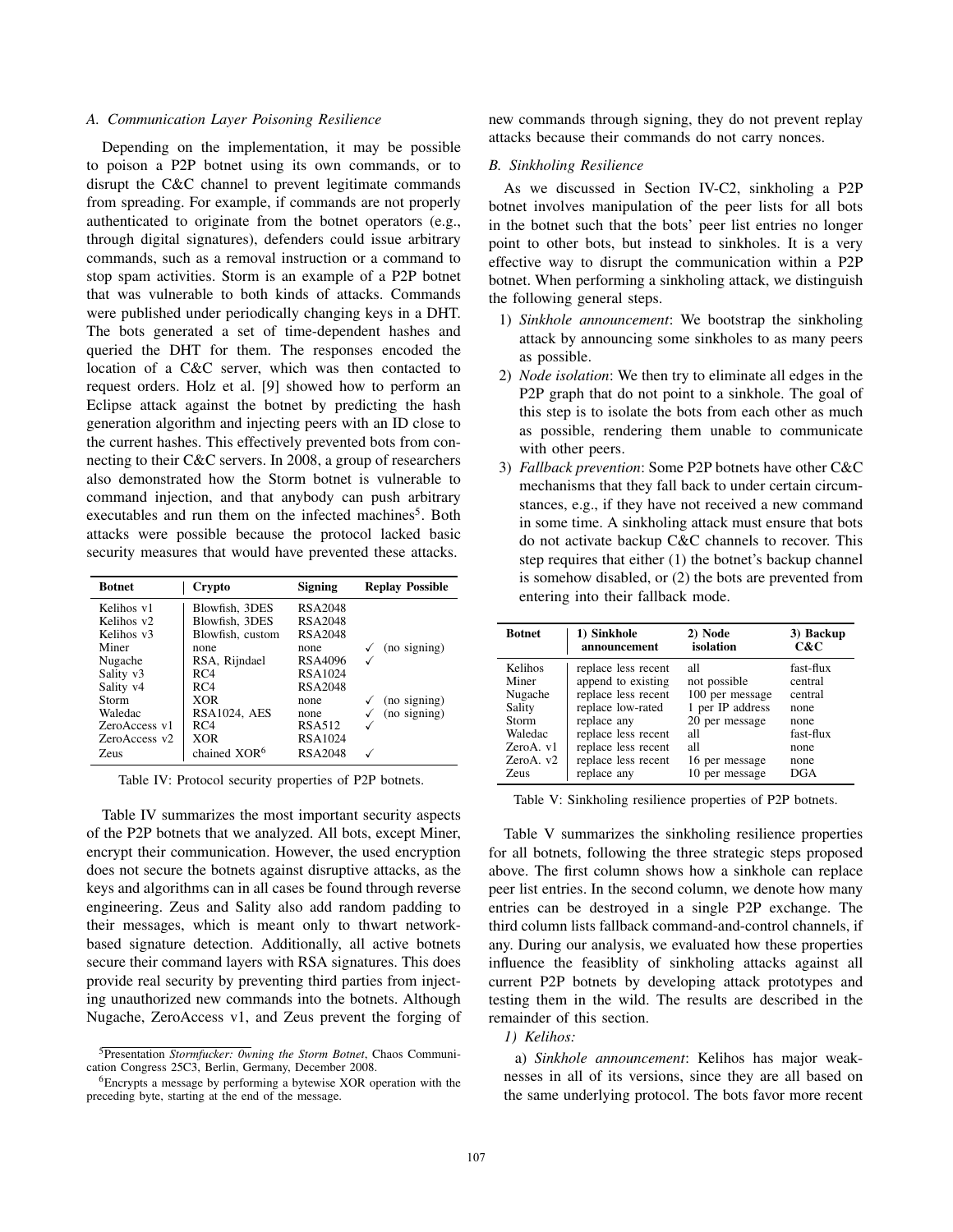peers when merging received peer lists into their local list  $E_v$ . It is possible to actively push new peer lists to other peers, replacing their local entries all at once. As shown in sinkholing attacks against Kelihos v1 and v2, Kelihos can be sinkholed quite effectively by crawling the network and poisoning every visited peer [3]. Although only a few routable peers can be attacked initially, the poisoned entries will then propagate across the network. Since the Kelihos v3 botnet uses effectively the same P2P protocol and architecture as Kelihos v1 and v2, a full scale sinkholing attack analogous to the previous ones would succeed again.

b) *Node isolation*: Node isolation in the Kelihos botnet works very similar to sinkhole announcement. Since it is possible to replace the entire peer list of a peer with arbitrary entries, unlinking it from the P2P graph is trivial.

c) *Fallback prevention*: Kelihos implements a number of backup channels that are activated by a bot if none of its peers can be reached. The most important one is a DNS fast-flux network. Every bot contains a hardcoded domain name that points back to another infected machine. This machine can be used as a seed node to recover connectivity in the P2P network. If the botnet is sinkholed correctly, Kelihos will not resort to the fast-flux domains – as long as the sinkholes are responsive.

### *2) Sality:*

a) *Sinkhole announcement*: Sality uses specialized "announce" messages to advertise itself to routable peers in the P2P network. The protocol implements a reputation scheme, in which each bot keeps track of a reputation for all of its neighboring peers. A peer's reputation is increased if it correctly responds to requests, and decreased otherwise [7]. An important detail of this scheme is that bots only share peer list entries with high reputations with each other. So in order to propagate an injected sinkhole entry to non-routable peers we need to ensure that this entry gains a high reputation by conforming strictly to the Sality protocol. In our experiments, we were able to achieve a high reputation, causing our sinkhole addresses to be propagated to many non-routable peers.

b) *Node isolation*: The reputation system significantly hardens the botnet against sinkholing attacks, because Sality only allows peer list entries with low reputations to be overwritten. Thus, while we succeeded in achieving high reputations for our sinkholes, it is significantly more difficult to evict existing high-reputation peers. However, in current Sality implementations, we found a weakness which allows us to poison even high-reputation peer list entries. This requires knowledge of which IP addresses to overwrite, which could for instance be gathered through crawling. The vulnerability lies in the fact that a Sality announcement message can be used to overwrite the port

associated with a peer list entry. This requires sending an announcement with a spoofed IP address matching the address of the entry to overwrite, but from a different port. Such a message causes an update of the existing port value, rendering the entry invalid. However, this method can only be used against routable peers, as it is not possible to send unsolicited announcement messages to non-routable nodes. We were unable to find any other ways to poison existing high-reputation Sality peer list entries. Thus, we conclude that Sality's design is extremely resilient to sinkholing.

c) *Fallback prevention*: Sality does not implement a backup C&C mechanism. However, as Sality is a downloader, it could recover from a sinkholing operation with the help of previously dropped malware. Consequently, prior to sinkholing P2P-based downloaders, one must ensure that none of the downloaded files contain functionality (such as the ability to download and execute binaries) that the botmaster could use to recover from the attack.

### *3) ZeroAccess:*

a) *Sinkhole announcement*: ZeroAccess uses a constant stream of broadcast messages to announce live peers in the network. These broadcast messages can be leveraged to announce sinkholes, too. However, due to the continuous announcements of other peers, peer list entries are very volatile and are typically overwritten within a few seconds. Therefore, in order to remain in peer lists, it is necessary to keep flooding the botnet with sinkhole announcements. One issue is that the broadcast messages are unable to reach non-routable peers. Nevertheless, the more routable peers that contain sinkhole entries, the more likely they are to propagate these entries to non-routable peers. As soon as this occurs, the fact that these peers are not reachable from the outside turns into an advantage; subsequent peer announcements will not be able to easily replace the sinkhole entries.

b) *Node isolation*: When a ZeroAccess bot receives a new list of peers from another bot, it merges it with its current peer list and keeps the most recent 256 entries, as determined by a timestamp associated with every peer list entry ("future" timestamps are not allowed). Thus, bots can be isolated by sending them peer lists containing invalid entries with very recent timestamps. The two ZeroAccess variants differ in their peer list exchange protocols. In ZeroAccess v1, peer lists are only shared upon request. Thus, poisoning peers in this network requires serving poisoned peer list exchange messages from a sinkhole whenever it is asked for a peer list. In contrast, ZeroAccess v2 accepts unsolicited peer list messages, which makes poisoning almost trivial. In either case, our sinkholing prototype is able to completely overwrite the peer lists of bots for each variant.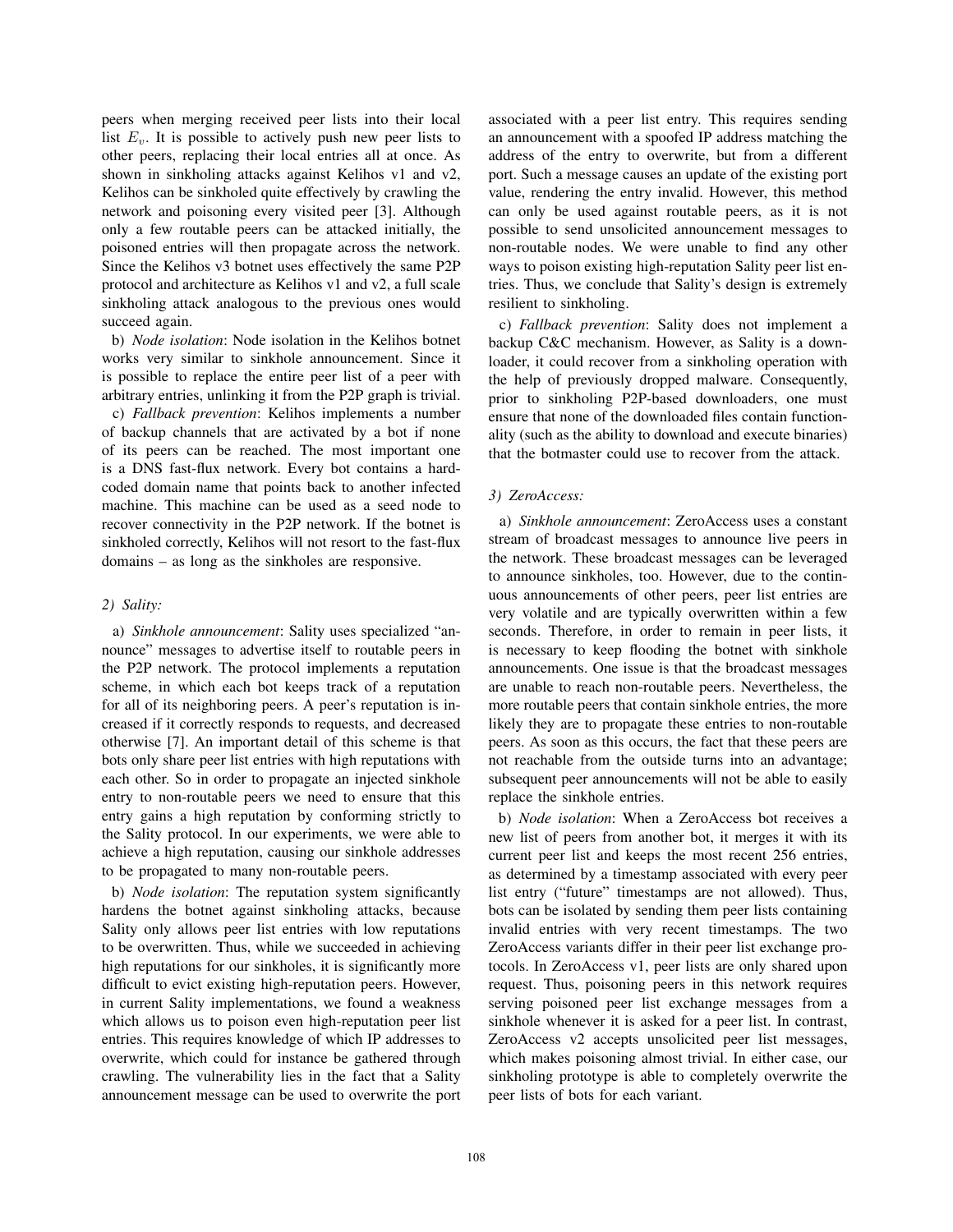c) *Fallback prevention*: ZeroAccess does not implement a fallback command-and-control channel. However, it is potentially able to recover from sinkholing attacks by using its downloaded malware plugins to repair damage and reconnect bots to the P2P network. We did not find such functionality when manually reverse engineering the downloaded plugins (as of Nov 2012), although we found one plugin that tracks all bots via centralized servers.

### *4) Zeus:*

a) *Sinkhole announcement*: In the case of Zeus, we are able to announce a sinkhole simply by sending requests to bots. When receiving a request, a Zeus bot adds the source to its peer list if it knows fewer than 50 peers. Because the non-routable peers  $V_n$  cannot receive incoming requests, this approach only allows us to announce our sinkholes to routable peers  $V_r$ . However, our prototype has shown that non-routable peers learn about our sinkholes through peer list exchanges with peers in  $V_r$ . We refer to this phenomenon as *sinkhole propagation*.

b) *Node isolation*: When a Zeus bot receives a request from a peer whose unique ID is already in the peer list, it updates the respective entry accordingly. This allows us to overwrite peer list entries by sending requests with spoofed source IDs to bots (every Zeus message carries a source ID in its header). In our prototyped attack, we continuously crawl the botnet to find edges between bots, and then redirect as many of these edges as possible to our sinkholes by using the strategy described above. Our sinkhole then poisons non-routable peers by responding to their periodic peer list requests with manipulated peer list replies. Each request allows us to update up to ten entries in the remote peer's peer list (see Table V). Note that we are forced to rate-limit this process because recent versions of Zeus feature an automated IP-based blacklist, which blocks IP addresses with high request rates.

c) *Fallback prevention*: Because Zeus bots periodically verify that their neighboring peers are alive and responsive, our sinkhole is required to implement the full P2P protocol to remain in bots' peer lists. Additionally, Zeus uses a backup strategy which severely complicates long-term sinkholing. If a bot is unable to update itself or its configuration file for seven days, it attempts to obtain a fresh peer list by the following strategy: First, it attempts to contact a set of hardcoded IP addresses to reestablish contact with the P2P network. If this fails, the bot attempts to download a new peer list by triggering a DGA and randomly contacting one of 1,000 weekly generated domains. Because both binaries and configuration files are signed, they cannot be forged. As long as these secondary channels remain intact, sinkholing operations against Zeus are only temporarily successful.

We conclude that sinkholing attacks against Zeus or Sality are difficult. Zeus requires a coordinated effort among multiple domain registries and an attack on the P2P layer. Sality makes it hard to isolate peers, as peers with a high reputation cannot be eliminated from the peer lists of nonroutable bots. In the case of ZeroAccess, it is feasible to execute a long-term sinkholing attack against all routable peers. Since routable bots propagate sinkhole entries to nonroutable peers, we expect an attack to be successful over time. Kelihos is relatively easy to sinkhole, but requires intensive tracking by researchers due to its frequent encryption and protocol changes.

### *C. Partitioning Resilience*

Partitioning and sinkholing are closely related attacks. They both destroy existing links in a botnet. Depending on the goals of a botnet takedown operation, partitioning may have advantages over sinkholing. For example, the injected sinkholes are generally easily identified, as they stand out against other bots due to their popularity. Thus, botnet operators may start counter attacks against these sinkholes to regain control over their infrastructure. Partitioning attacks do not expose such attack surfaces and are immune to this type of counter attack.

However, once a botnet has been partitioned, it is next to impossible to regain control over it and perform additional mitigation attempts — this is after all the exact goal of a partitioning attack. There is usually no way to reverse the effects. In contrast, sinkholing adheres control over the botnet and allows for adapted attack strategies at a later point, should that become necessary. More importantly, it generates accurate logs of infected machines and can record the exact time when an infected systems was last active. These logs can be used to coordinate cleanups to ultimately eliminate infections.

We believe that sinkholing is generally the preferred attack, and that partitioning attacks should be seen as a last resort. For this reason, we did not perform and evaluate large-scale partitioning attacks against the live botnets we studied. Instead, we restricted our tests to the smallest possible sub-graph, consisting of only a single peer. We were able to prove that in all cases isolation of nodes is possible. Non-routable peers  $v \in V_n$  can remain isolated forever, as there is no way for them to recover unless some backup mechanism re-establishes contact with the botnet. We found routable peers to recover quickly in the botnets we studied, as they are still known to other peers even if their out-degree  $deg^+(v)=0$ . Depending on the P2P protocol, these peers may contact the attacked peer and propagate new peer list entries to it. A partitioning attack may not be successful unless it affects the whole P2P network by aggressively eliminating edges until all nodes are isolated.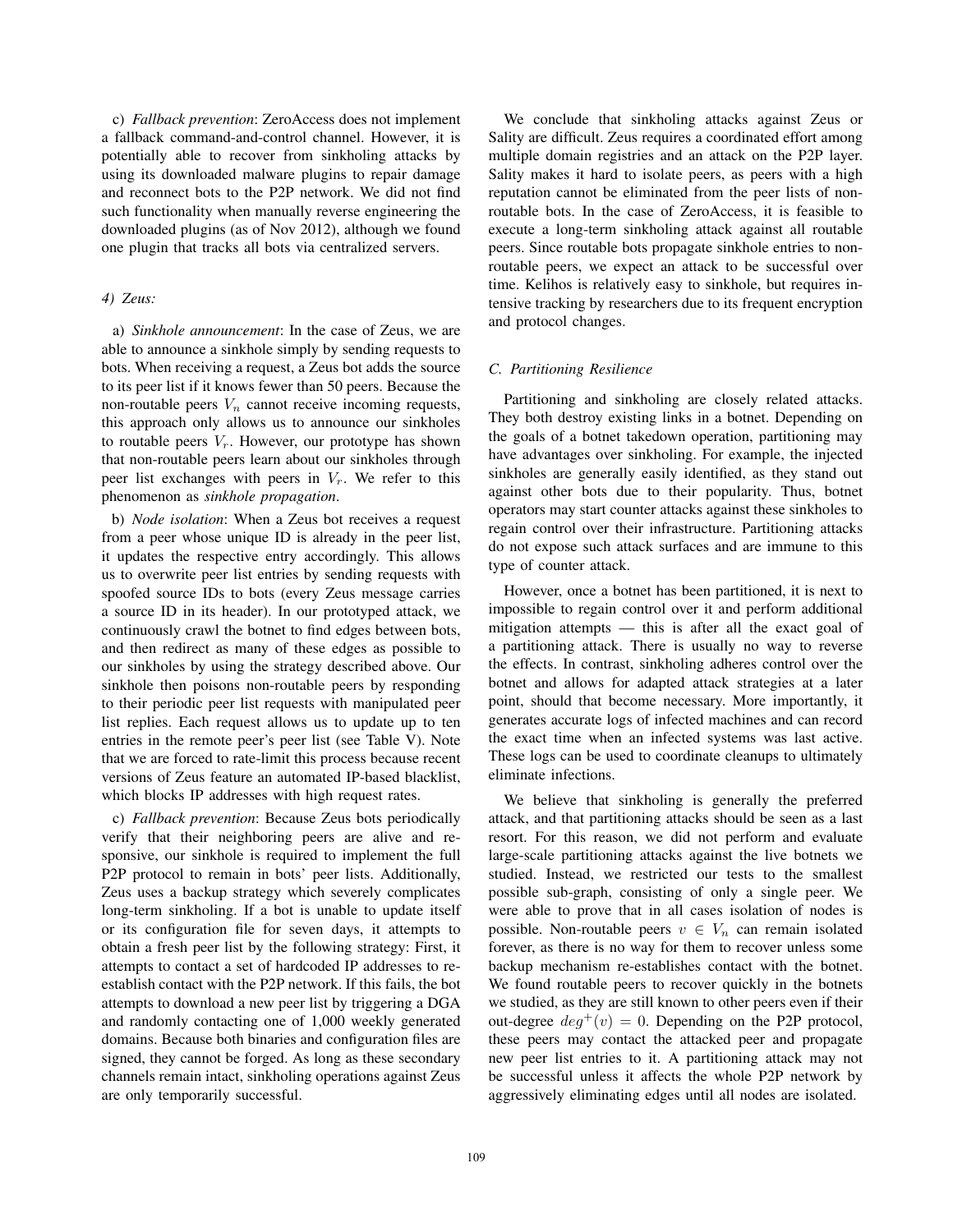### VII. DISCUSSION AND FUTURE WORK

Attacking P2P botnets raises some controversy. In this section, we discuss the most pressing controversial issues, as well as directions for future work.

To begin with, attacks like sinkholing involve unsolicited communication with infected hosts, which could be considered unethical by some. Proponents of such attacks might argue that sinkholing does not cause additional harm, as infected hosts already communicate with other bots.

Another ethical concern is the level of detail our work should reveal to the public about botnet resilience. The concern is that botmasters could use our insights to harden their botnet designs. Therefore, we describe our results such that they cannot be directly applied by botmasters to harden their botnets. On a reassuring note, several detailed strategies for resilient P2P botnet designs have been publicly proposed, but we do not know of any real botnets that make use of these ideas [22, 31, 32, 10]. We believe that the potential of our work to assist security experts justifies its publication. We hope that our insights will help avoid damage to innocent third parties caused by the common takedown problems pointed out by Dittrich et al. [6].

While our evaluation shows that some P2P botnets exhibit a high level of resilience, we also find that all real-world P2P botnets are susceptible to at least one of the mitigation strategies we model. Regardless, implementing mitigation strategies against new P2P botnets remains non-trivial due to the need to understand the peculiarities of each botnet's C&C protocol. Additionally, attacking networks containing millions of peers requires significant resources which may need to remain available over the long term. We believe that a discussion is required concerning alternative mitigation strategies against P2P botnets. Moreover, we think there is a pressing need for debate to establish clear boundaries on how far authorities are allowed to go when disabling P2P botnets. We currently see several alternative mitigation possibilities which we believe are deserving of further analysis.

First, it is sometimes possible to disinfect bots remotely by exploiting vulnerabilities in bot software. This strategy is currently considered unethical because it could cause collateral damage to the hosts being disinfected if executed without great care. Nevertheless, it is a method which may need to be considered if future P2P botnets become immune to more conventional countermeasures.

A second vector for mitigating P2P botnets is to impersonate the botmaster by forging commands for the bots. Section VI-A has shown that this approach is often prohibited by the use of signed commands. However, it may sometimes be possible for law enforcement to capture infrastructure used by the botmaster to create commands, in which case infected hosts could be commanded to clean up.

Finally, some botnets could be mitigated by attacking their monetization models. For example, Zeus gathers banking

credentials, and its botmaster relies on the accuracy of the stolen data. Inserting large amounts of invalid banking data could render the botnet unprofitable for the botmaster. For spamming botnets, node enumeration could be used to create spam blacklists, reducing the botnets' revenue.

#### VIII. RELATED WORK

In this work, we have discussed the resilience of several current and past P2P botnets. For a full discussion of each of the botnets, we refer the interested reader to malware analysis reports [14, 2, 15, 30, 7, 3, 21]. We have used results from these works to aid our manual code analyses, although in most cases the P2P resilience was yet undocumented.

As noted earlier, a few examples of enumeration and takedown operations against past P2P botnets exist. For instance, Holz et al. performed an early crawl of the Storm botnet, and also discussed some general resilience aspects of structured P2P botnets [9]. The sinkholing results of Stock et al. against Waledac represent the first successful attack against an unstructured P2P botnet [23]. Sinclair et al. have described the vulnerabilities of Waledac in detail [21]. The attacks against previous variants of Kelihos are also examples of recent sinkholing successes against unstructured P2P botnets [27]. Although several works on the resilience of individual botnets exist, our work is the first to systematically compare the resilience of all live P2P botnets.

The problem of crawling P2P botnets was first addressed by Kanich et al., based on lessons learned while crawling the Storm botnet [13]. An alternative concept to enumerate infected hosts (included NATed hosts) in structured P2P botnets was proposed by Kang et al. [11]. Their method involves the introduction of many fake nodes (sensors) into the target structured botnet. These sensors find infected hosts by monitoring search requests from bots looking for commands. We extended this approach and applied it to several unstructured P2P botnets, providing us with much more accurate enumeration results than traditional crawling.

In several previous works, graph models have been used to describe network structures. Holme et al. used graph models to study the response of complex networks to several attacks [8]. The first application of random graphs, small world structures, and scale free networks in the context of botnets was given by Dagon et al. [4]. Davis et al. used graph simulations to analyze the impact of bot disinfections on the communication effectiveness of P2P botnets [5]. Recently Yen and Reiter discussed the role of assortative mixing in P2P botnets and its consequences for network resilience and recovery [33]. However, to the best of our knowledge, our work is the first to introduce formal definitions for the systematization of attacks against P2P botnets.

To explore the threats we may expect from future P2P botnets, several researchers have designed their own theoretical highly resilient P2P botnets [22, 31, 32, 10]. We are not aware of existing P2P botnets based on these proposals.